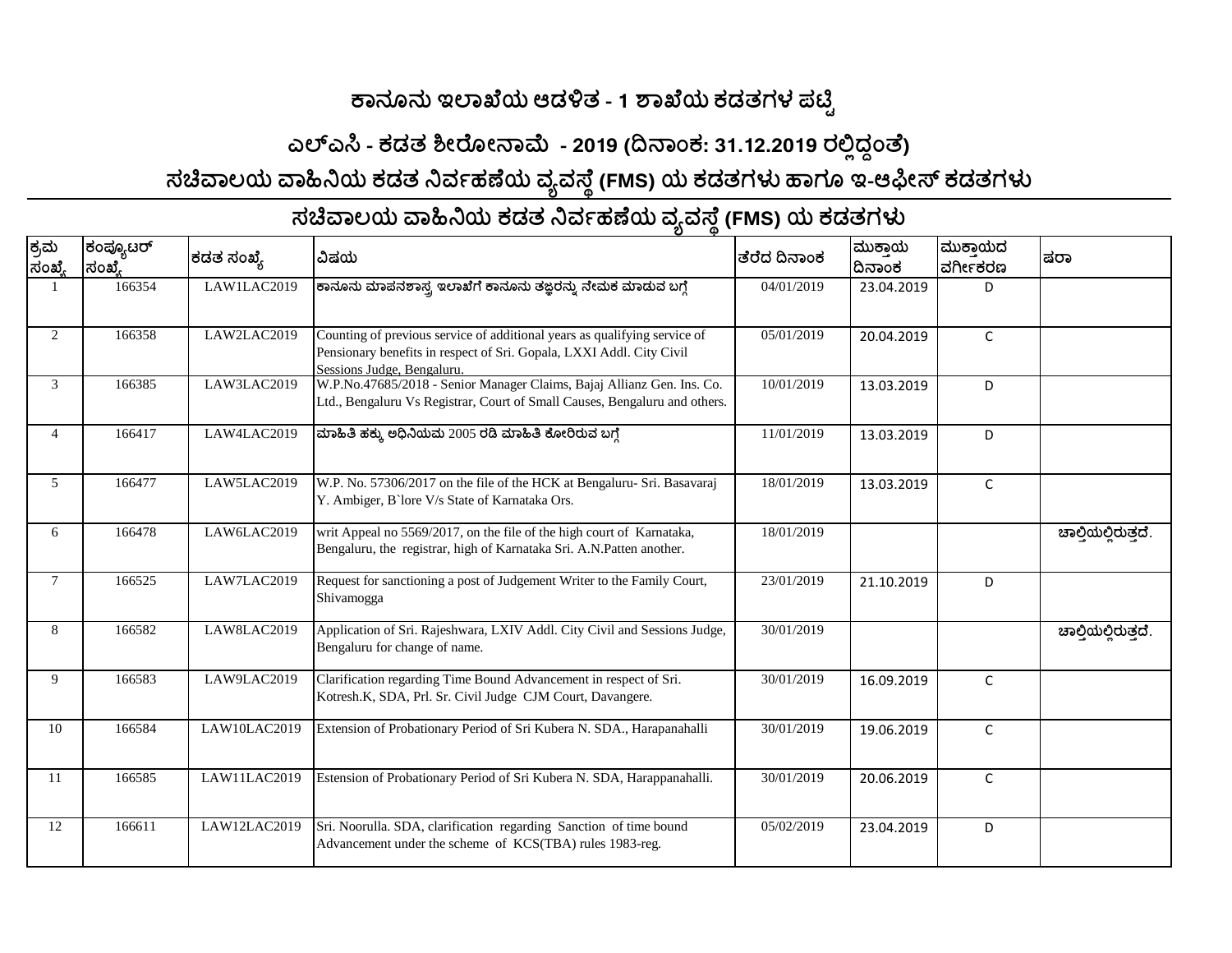| ಕ್ರಮ<br>ಸಂಖ್ಯೆ | ಕಂಪ್ಯೂಟರ್<br>ಸಂಖ್ಮೆ | ಕಡತ ಸಂಖ್ಯೆ   | ವಿಷಯ                                                                                                                                                                   | ತೆರೆದ ದಿನಾಂಕ | ಮುಕ್ತಾಯ<br>ದಿನಾಂಕ | ಮುಕ್ತಾಯದ<br>ವರ್ಗೀಕರಣ | ಷರಾ                 |
|----------------|---------------------|--------------|------------------------------------------------------------------------------------------------------------------------------------------------------------------------|--------------|-------------------|----------------------|---------------------|
| 13             | 166612              | LAW13LAC2019 | w.p.no 1655-58/2019 (s) on the file of high court of Karnataka at<br>Bangalore. Smt. Geethamma.N. bangaluru and others.                                                | 05/02/2019   | 13.03.2019        | D                    |                     |
| 14             | 166620              | LAW14LAC2019 | Continuance of Courts in Gadag District from 01.04.2019.                                                                                                               | 05/02/2019   | 13.03.2019        | $\mathsf{C}$         |                     |
| 15             | 166621              | LAW15LAC2019 | Continuance of the courts in Chikkamagaluru District from 01.04.2019.                                                                                                  | 05/02/2019   | 13.03.2019        | $\mathsf{C}$         |                     |
| 16             | 166622              | LAW16LAC2019 | Continuance of the Courts in Mysuru District from 01.04.2019.                                                                                                          | 05/02/2019   | 13.03.2019        | $\mathsf C$          |                     |
| 17             | 166623              | LAW17LAC2019 | Continuance of Court of III Addl. District and Sessions Judge, D.K.<br>Mangaluru from 01.04.2019.                                                                      | 05/02/2019   | 13.03.2019        | $\mathsf{C}$         |                     |
| 18             | 166624              | LAW18LAC2019 | Continuance of the courts in Raichur District from 01.04.2019.                                                                                                         | 05/02/2019   | 13.03.2019        | $\mathsf C$          |                     |
| 19             | 166625              | LAW19LAC2019 | Civil A.No 5912/2012 on the File of the Honble Supreme Court of India.<br>New Delhi. in the matter of Punjab State Human rights Commission -Vs-<br>Jattram and others. | 05/02/2019   |                   |                      | ಚಾಲ್ತಿಯಲ್ಲಿರುತ್ತದೆ. |
| 20             | 166626              | LAW20LAC2019 | ನ್ಯಾಯಾಂಗ ಇಲಾಖೆಯ ನೌಕರರ ತರಬೇತಿ ಸಂಸ್ಥೆಯ ಕಾರ್ಯಾವಧಿಯನ್ನು<br>ಮುಂದುವರಿಸುವ ಬಗ್ಗೆ                                                                                               | 05/02/2019   |                   |                      | ಚಾಲ್ತಿಯಲ್ಲಿರುತ್ತದೆ. |
| 21             | 166705              | LAW21LAC2019 | 34391                                                                                                                                                                  | 11/02/2019   |                   |                      | ಚಾಲ್ತಿಯಲ್ಲಿರುತ್ತದೆ. |
| 22             | 166893              | LAW22LAC2019 | Sri. H.Pramod, To Provide informataion Under RTI Act 2005.                                                                                                             | 26/02/2019   | 13.03.2019        | D                    |                     |
| 23             | 166894              | LAW23LAC2019 | W.P.No. 2942 of 2019 on the file of the HCK at Bengaluru - S.M.<br>Shivabeeraiah Vs The State and another.                                                             | 26/02/2019   | 23.04.2019        | D                    |                     |
| 24             | 166895              | LAW24LAC2019 | Writ Petition No. 2393/2019 filed by Sri. A. Lakshminarayana against the<br>Prl. District and Sessions Judge, Kodagu- Madikeri.                                        | 26/02/2019   | 23.04.2019        | D                    |                     |
| 25             | 166896              | LAW25LAC2019 | Writ Petition No. 15652/2018 filed by Sri. H. Subramani against the<br>Registrar (Vigilance), HCK, Bengaluru and Others.                                               | 26/02/2019   | 05.12.2019        | D                    |                     |
| 26             | 166897              | LAW26LAC2019 | Writ Petition Nos. 1223-1227/19 on the file of the HCK.                                                                                                                | 26/02/2019   | 23.04.2019        | D                    |                     |
| 27             | 166898              | LAW27LAC2019 | Continuance of the courts in Vijayapura District from 01.04.2019.                                                                                                      | 26/02/2019   | 14.03.2019        | $\mathsf C$          |                     |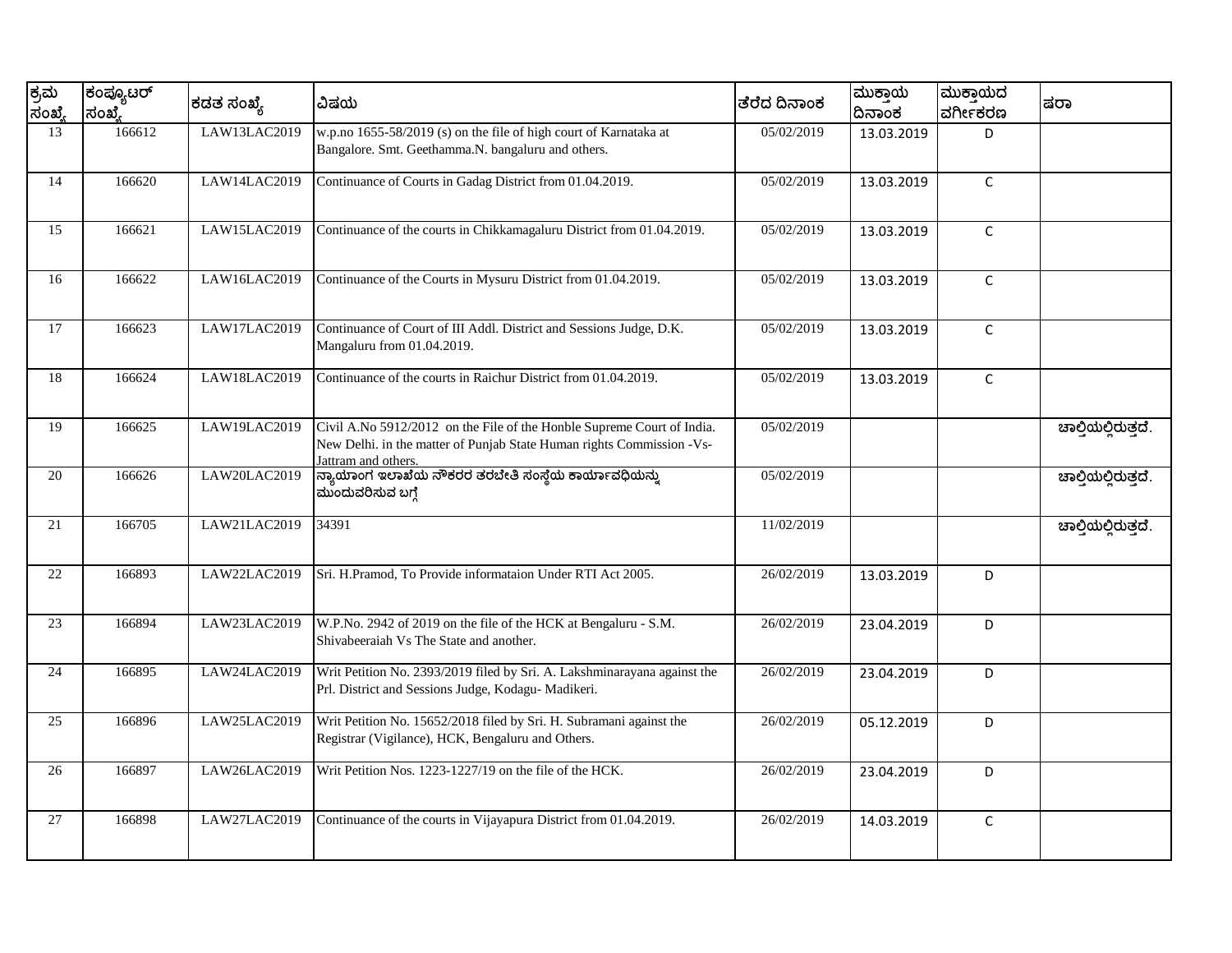| ಕ್ರಮ<br>ಸಂಖ್ಯೆ | ಕಂಪ್ಯೂಟರ್<br>ಸಂಖ್ಯೆ | ಕಡತ ಸಂಖ್ಯೆ   | ವಿಷಯ                                                                                                                                    | ತೆರೆದ ದಿನಾಂಕ | ಮುಕ್ತಾಯ<br>ದಿನಾಂಕ | ಮುಕ್ತಾಯದ<br>ವರ್ಗೀಕರಣ | ಷರಾ |
|----------------|---------------------|--------------|-----------------------------------------------------------------------------------------------------------------------------------------|--------------|-------------------|----------------------|-----|
| 28             | 166899              | LAW28LAC2019 | Continuance of courts in Chikkaballapur District from 01.04.2019.                                                                       | 26/02/2019   | 14.03.2019        | $\mathsf{C}$         |     |
| 29             | 166900              | LAW29LAC2019 | Continuance of I Addl. District and Sessions Judge, Kolar from 01.04.2019.                                                              | 26/02/2019   | 14.03.2019        | $\mathsf{C}$         |     |
| 30             | 166901              | LAW30LAC2019 | Continuance of courts in Ballari District from 01.04.2019.                                                                              | 26/02/2019   | 14.03.2019        | $\mathsf C$          |     |
| 31             | 166902              | LAW31LAC2019 | Continuance of Courts in Bengaluru Rural District from 01.04.2019.                                                                      | 26/02/2019   | 14.03.2019        | $\mathsf{C}$         |     |
| 32             | 166903              | LAW32LAC2019 | Continuance of courts in Chamarajanagar District from 01.04.2019.                                                                       | 26/02/2019   | 14.03.2019        | $\mathsf C$          |     |
| 33             | 166904              | LAW33LAC2019 | Continuance of courts in U.K. Karwar District from 01.04.2019.                                                                          | 26/02/2019   | 14.03.2019        | $\mathsf{C}$         |     |
| 34             | 166905              | LAW34LAC2019 | Continuance of Addl. Civil Judge JMFC, Gangavathi in Koppal District<br>from 01.04.2019.                                                | 26/02/2019   | 14.03.2019        | $\mathsf{C}$         |     |
| 35             | 166906              | LAW35LAC2019 | Continuance of the courts in Mandya District from 01.04.2019.                                                                           | 26/02/2019   | 14.03.2019        | $\mathsf C$          |     |
| 36             | 166912              | LAW36LAC2019 | Continuing the Special Judicial Magistrate Court, Belagavi.                                                                             | 27/02/2019   | 14.03.2019        | $\mathsf{C}$         |     |
| 37             | 166913              | LAW37LAC2019 | Automatic grant of Special Promotion to senior Scale of pay to Smt.<br>Bhagirathi Bhat, Judgment Writer, Industrial Tribunal, Hubballi. | 27/02/2019   | 20.06.2019        | $\mathsf{C}$         |     |
| 38             | 166914              | LAW38LAC2019 | Submission of representation of Sri. Rangappa Kuri, SDA, of this unit with<br>regard to Fixation of pay under Rule 41-C of KCSR`s.      | 27/02/2019   | 19.06.2019        | D                    |     |
| 39             | 166915              | LAW39LAC2019 | ಶ್ರೀ ಕೆ.ಎಂ.ಆನಂದ. ಅಡಿಷನಲ್ ಸಿವಿಲ್ ನ್ಯಾಯಾಧೀಶರು ಮತ್ತು ಜೆ.ಎಂ.ಎಫ್.ಸಿ.<br>ಬೆಳ್ತಂಗಡಿ ಇವರ ರಾಜೀನಾಮೆಯನ್ನು ಅಂಗೀಕರಿಸುವ ಬಗ್ಗೆ.                        | 27/02/2019   | 16.09.2019        | D                    |     |
| 40             | 166928              | LAW40LAC2019 | Continuance of the courts in Tumakuru District from 01.04.2019.                                                                         | 01/03/2019   | 14.03.2019        | $\mathsf{C}$         |     |
| 41             | 166929              | LAW41LAC2019 | Continuance of 6 Courts in Kalaburgi District from 01.04.2019.                                                                          | 01/03/2019   | 14.03.2019        | $\mathsf{C}$         |     |
| 42             | 166930              | LAW42LAC2019 | Writ Petition No. 51559/2018 filed by Smt. Madevamma. N against the<br>Registrar General, HCK, Bengaluru and another.                   | 01/03/2019   | 23.04.2019        | D                    |     |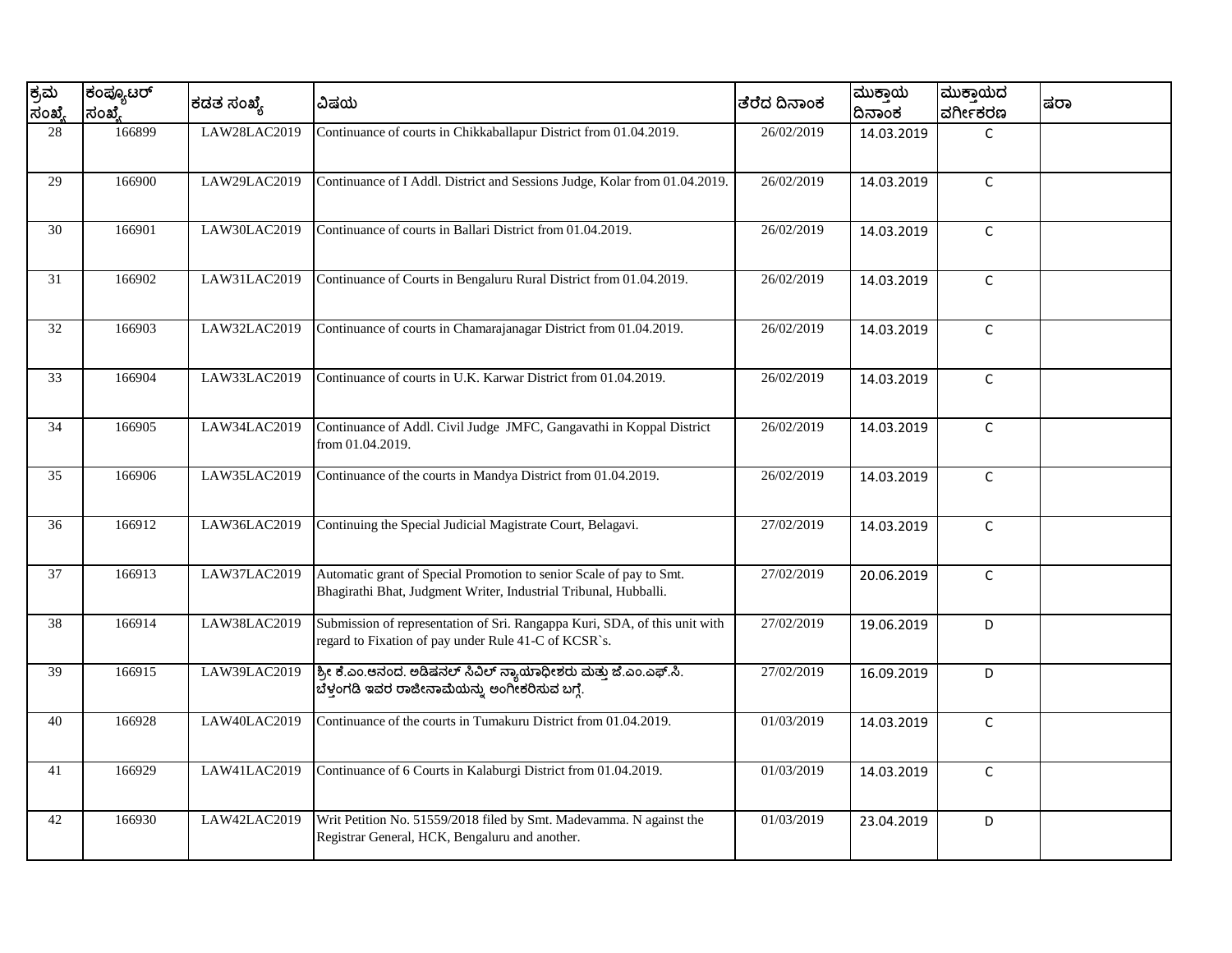| ಕ್ರಮ<br>ಸಂಖ್ಯೆ | ಕಂಪ್ಯೂಟರ್<br>ಸಂಖ್ಮೆ | ಕಡತ ಸಂಖ್ಯೆ   | ವಿಷಯ                                                                                                                          | ತೆರೆದ ದಿನಾಂಕ | ಮುಕ್ತಾಯ<br>ದಿನಾಂಕ | ಮುಕ್ತಾಯದ<br>ವರ್ಗೀಕರಣ | ಷರಾ |
|----------------|---------------------|--------------|-------------------------------------------------------------------------------------------------------------------------------|--------------|-------------------|----------------------|-----|
| 43             | 166942              | LAW43LAC2019 | Writ Petition No. 38438/2018 filed by Sri. Ningappa Pujeri against the Prl.<br>District Sessions Judge, Chitradurga Others.   | 02/03/2019   | 19.06.2019        | D.                   |     |
| 44             | 166964              | LAW44LAC2019 | Continuance of 12 courts in Bengaluru City from 01.04.2019.                                                                   | 06/03/2019   | 14.03.2019        | $\mathsf{C}$         |     |
| 45             | 166965              | LAW45LAC2019 | Continuance of 5 Small Causes Courts in Bengaluru City from 01.04.2019.                                                       | 06/03/2019   | 14.03.2019        | $\mathsf{C}$         |     |
| 46             | 167011              | LAW46LAC2019 | ಕನಾ□ಟಕ ಉಚ್ಚ ನ್ಯಾಯಾಲಯಕ್ಕೆ ಟ್ರಾಪ್ ನಲ್ಲಿ ಸೀಸ್ ಮಾಡಿದ ಹಣವನ್ನು<br> ಹಿಂದಿರುಗಿಸಲು ವ್ಯವಸ್ಥೆ ಕಲ್ಪಿಸುವ ಸಲುವಾಗಿ ನೀತಿ ರೂಪಿಸುವ ಬಗ್ಗೆ.       | 11/03/2019   | 23.04.2019        | D                    |     |
| 47             | 167016              | LAW47LAC2019 | Medical Reimbursement claim- Y.R. Mamatha, typist, Chikkamagaluru                                                             | 12/03/2019   | 23.04.2019        | D                    |     |
| 48             | 167017              | LAW48LAC2019 | Medical Reimbursement Claim Application of Sri. T.P. Shashidhara, SDA,<br>Court of Civil Judge Addl. JMFC, Tarikere.          | 12/03/2019   | 23.04.2019        | D                    |     |
| 49             | 167018              | LAW49LAC2019 | Medical reimbursement claim application of Sri. Jinnappa Chougala, III<br>Addl. Civil Judge JMFC, Channarayapatna.            | 12/03/2019   | 23.04.2019        | D                    |     |
| 50             | 167021              | LAW50LAC2019 | Medical Reimbursement Claim Application of Sri. Ashwathnarayana U.,<br>FDA, IV. Addl. District Sessions Judge, Doddaballapur. | 12/03/2019   | 23.04.2019        | D                    |     |
| 51             | 167022              | LAW51LAC2019 | Medical claim of Sri. V. Shashi Kumar, Peon of this Office.                                                                   | 12/03/2019   | 23.04.2019        | D                    |     |
| 52             | 167023              | LAW52LAC2019 | Medical Reimbursement Claim Application of Smt. Honnamma, FDA, City<br>Civil Court, Bengaluru.                                | 12/03/2019   | 23.04.2019        | D                    |     |
| 53             | 167024              | LAW53LAC2019 | Medical Reimbursement Claim Application of Sri. Rohidas J. Naik, Process<br>Server, Sr. Civil Judge Prl. JMFC Court, Kumta.   | 12/03/2019   | 23.04.2019        | D                    |     |
| 54             | 167025              | LAW54LAC2019 | Medical Reimbursemant Claim Application M.I Navi FDA Districi court<br>vijayapura.                                            | 12/03/2019   | 23.04.2019        | D                    |     |
| 55             | 167026              | LAW55LAC2019 | Medical reimbursement claim applications of Sri. Sagar C. Patil, Prl. Civil<br>Judge JMFC, Channarayapatna.                   | 12/03/2019   | 23.04.2019        | D                    |     |
| 56             | 167027              | LAW56LAC2019 | Medical Reimbursement Claim Application of Sri. S.G. Shivapuji,<br>Sheristedar, Senior Civil Judge JMFC Court, Banahatti.     | 12/03/2019   | 23.04.2019        | D                    |     |
| 57             | 167028              | LAW57LAC2019 | Medical Reimbursement Claim Application of Sri. Siddappa B. Chikkodi,<br>SDA, Court of Small Causes, Bengaluru.               | 12/03/2019   | 23.04.2019        | D                    |     |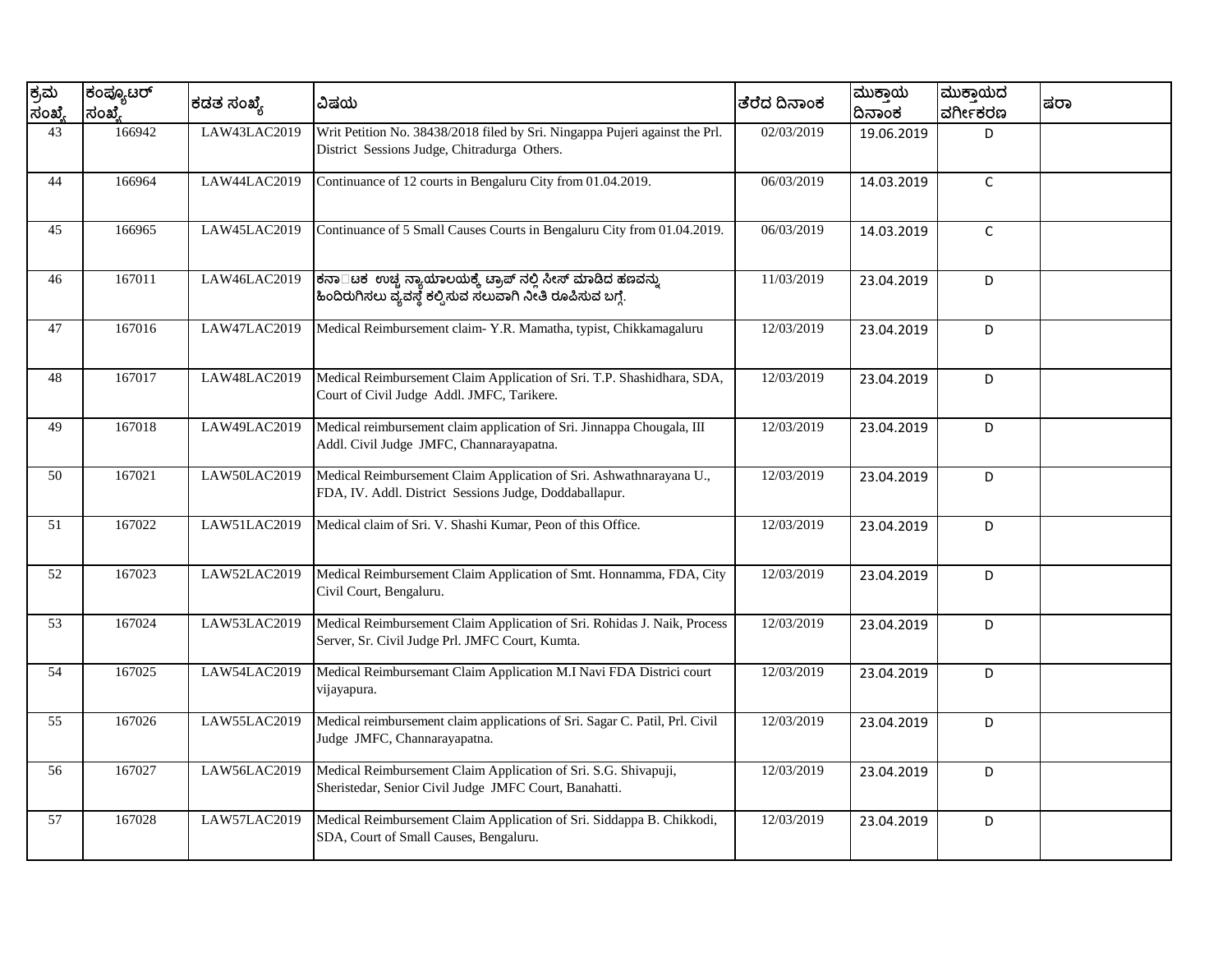| ಕ್ರಮ<br>ಸಂಖ್ಯೆ | ಕಂಪ್ಯೂಟರ್<br>ಸಂಖ್ಮೆ | ಕಡತ ಸಂಖ್ಯೆ   | ವಿಷಯ                                                                                                                                                                                    | ತೆರೆದ ದಿನಾಂಕ | ಮುಕಾಯ<br>ದಿನಾಂಕ | ಮುಕ್ತಾಯದ<br>ವರ್ಗೀಕರಣ | ಷರಾ                 |
|----------------|---------------------|--------------|-----------------------------------------------------------------------------------------------------------------------------------------------------------------------------------------|--------------|-----------------|----------------------|---------------------|
| 58             | 167029              | LAW58LAC2019 | Medical Reimbursement claim Application of Sri. Mahanthesh Sangappa<br>Daragad, II Addl. Judge XXIX ACMM, Small Causes Court, Bengaluru.                                                | 12/03/2019   | 20.06.2019      | $\mathsf{C}$         |                     |
| 59             | 167030              | LAW59LAC2019 | Medical Reimbursement claim Application of Smt. C.L. Kruppa, Prl. Civil<br>Judge JMFC, Kolar.                                                                                           | 12/03/2019   | 20.06.2019      | D                    |                     |
| 60             | 167031              | LAW60LAC2019 | Medical calim of Smt. Shobha V. Bajantri, SDA, HCK, Dharwad Bench,<br>Dharwad.                                                                                                          | 12/03/2019   | 20.06.2019      | D                    |                     |
| 61             | 167032              | LAW61LAC2019 | Medical reimbursement claim application of Sri. V. Prakash, the then Sr.<br>Civil Judge and JMFC, Nelamangala.                                                                          | 12/03/2019   |                 |                      | ಚಾಲ್ತಿಯಲ್ಲಿರುತ್ತದೆ. |
| 62             | 167060              | LAW62LAC2019 | Medical Reimbursement Claim Application of Sri. Iranna P. Benal, Typist,<br>Senior Civil Judge JMFC Court, Hungund, Bagalkot.                                                           | 15/03/2019   | 23.04.2019      | D                    |                     |
| 63             | 167062              | LAW63LAC2019 | Application of Sri. Anand, Prl. Senior Civil Judge and JMFC., Hosapete for<br>Change of name.                                                                                           | 15/03/2019   | 23.04.2019      | D                    |                     |
| 64             | 167065              | LAW64LAC2019 | Shri. Nijaguni M. Karadigudda, Bengaluru Urban District ಇವರ ಮನವಿ ಬಗ್ಗೆ.                                                                                                                 | 15/03/2019   | 16.09.2019      | D                    |                     |
| 65             | 167067              | LAW65LAC2019 | REGARDING AUTHORIZATION OF FAMILY PENSION.                                                                                                                                              | 15/03/2019   | 20.06.2019      | D                    |                     |
| 66             | 167073              | LAW66LAC2019 | ಶ್ರೀ ಲಕ್ಕೇಶ್ .ಕೆ.ಎ. ಇವರು ಮಾಹಿತಿ ಹಕ್ಕು ಅಧಿನಿಯಮದಡಿಯಲ್ಲಿ ಮಾಹಿತಿ ಕೋರಿರುವ<br>ಬಗ್ಗೆ                                                                                                           | 16/03/2019   | 20.04.2019      | D                    |                     |
| 67             | 167074              | LAW67LAC2019 | ಶ್ರೀ.ಎಂ.ಶ್ರೀನಿವಾಸ, ವಕೀಲರು, ಇವರು ಮಾಹಿತಿ ಹಕ್ಕು ಅಧಿನಿಯಮ-2005 ರಡಿಯಲ್ಲಿ<br>ಮಾಹಿತಿ ಕೋರಿರುವ ಬಗ್ಗೆ.                                                                                             | 16/03/2019   | 20.04.2019      | D                    |                     |
| 68             | 167093              | LAW68LAC2019 | Continuance of 7 Courts in Dharwad District from 01.04.2019.                                                                                                                            | 18/03/2019   | 23.04.2019      | D                    |                     |
| 69             | 167094              | LAW69LAC2019 | Continuance of 3 Courts in Belagavi District from 01.04.2019.                                                                                                                           | 18/03/2019   | 23.04.2019      | D                    |                     |
| 70             | 167108              | LAW70LAC2019 | Adoption of Central Services (Medical Attendance) rules, 1944 and The<br>Central Govt Health Scheme (CGHS) to yhe officers/ Officials and<br>Pensioners of the High Court of Karnataka. | 20/03/2019   |                 |                      | ಚಾಲ್ಗಿಯಲ್ಲಿರುತ್ತದೆ. |
| 71             | 167127              | LAW71LAC2019 | Continuance of 2 courts in Haveri District from 01.04.2019.                                                                                                                             | 21/03/2019   | 23.04.2019      | D                    |                     |
| 72             | 167224              | LAW72LAC2019 | Request to Appear and defend Director, Arbitration Conciliation Centre<br>in w.p.no 7444 / 2019-reg.                                                                                    | 26/03/2019   | 23.04.2019      | D                    |                     |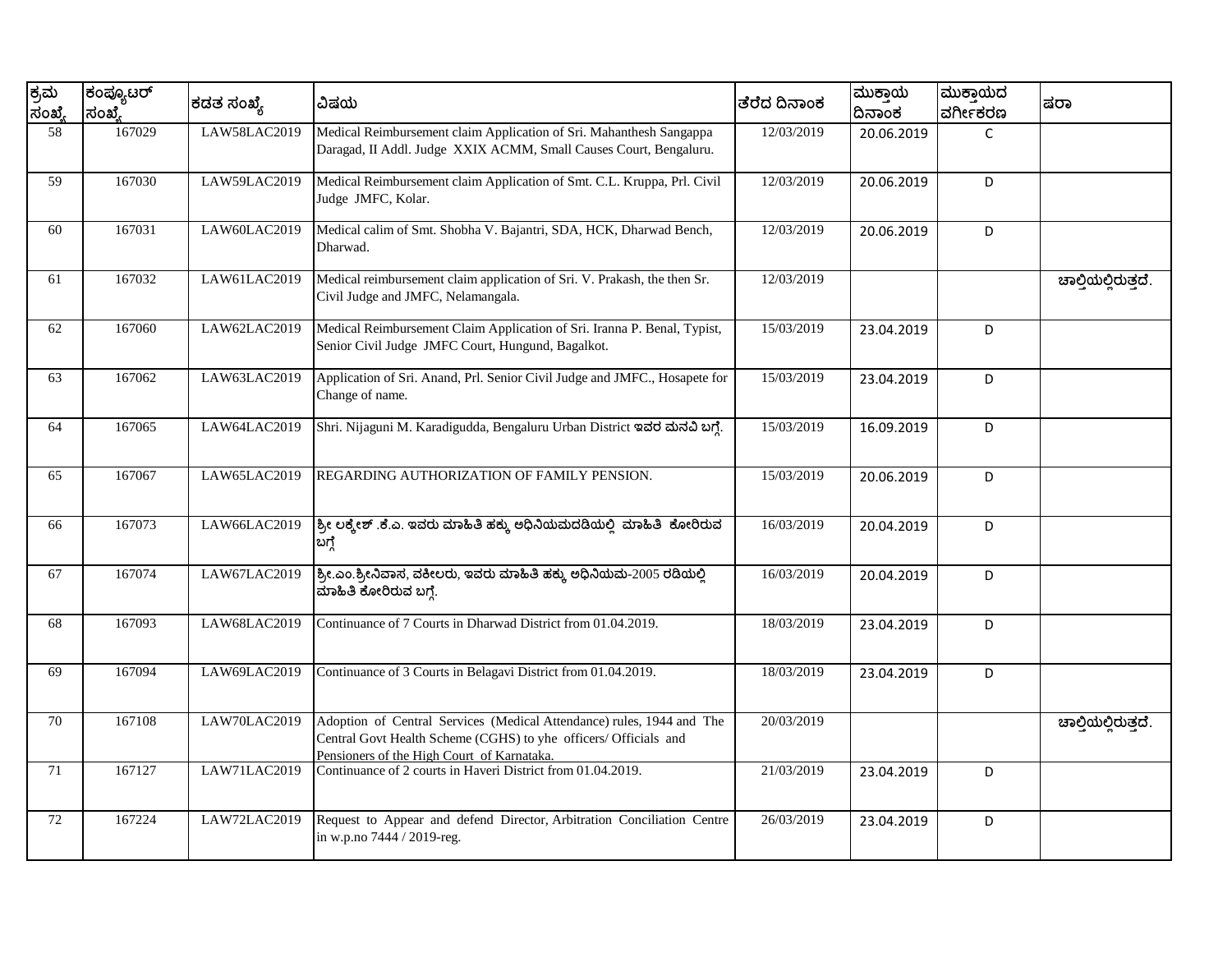| ಕ್ರಮ<br>ಸಂಖ್ಯೆ | ಕಂಪ್ಯೂಟರ್<br>ಸಂಖ್ಯೆ | ಕಡತ ಸಂಖ್ಯೆ   | ವಿಷಯ                                                                                                                                                                                                                                                                                             | ತೆರೆದ ದಿನಾಂಕ | ಮುಕ್ತಾಯ<br>ದಿನಾಂಕ | ಮುಕ್ತಾಯದ<br>ವರ್ಗೀಕರಣ | ಷರಾ                 |
|----------------|---------------------|--------------|--------------------------------------------------------------------------------------------------------------------------------------------------------------------------------------------------------------------------------------------------------------------------------------------------|--------------|-------------------|----------------------|---------------------|
| 73             | 167228              | LAW73LAC2019 | Medical Claim of Sri Naveen Kumar. H. D., Assistant Librarian-reg.                                                                                                                                                                                                                               | 27/03/2019   | 30.09.2019        | $\mathsf{C}$         |                     |
| 74             | 167229              | LAW74LAC2019 | w.p.no.52485 / 2014. on the file of the high court of Karnataka.                                                                                                                                                                                                                                 | 27/03/2019   | 19.11.2019        | D                    |                     |
| 75             | 167236              | LAW75LAC2019 | Request to provide the services of a Government Advocate to represent R1-<br>the Prl. District and Sessions Judge, Ballari in Writ Petition No.<br>103680/2018 filed by Smt. Joocini Vanishri against the Prl. District and                                                                      | 28/03/2019   | 23.04.2019        | D                    |                     |
| 76             | 167237              | LAW76LAC2019 | W.P. No. 9170/2019 and W.P. Nos. 11760-762/2019 (GM-Res) filed by<br>Sri. Ningappa Amarad, Party-in-person against the Register General, HCK,<br>Bengaluru.                                                                                                                                      | 28/03/2019   | 23.04.2019        | D                    |                     |
| 77             | 167238              | LAW77LAC2019 | Application of Sri. Kurani Kant Dhaku, II Addl. Civil Judge and JMFC-II,<br>Dharwad for change of name.                                                                                                                                                                                          | 28/03/2019   |                   |                      | ಚಾಲ್ತಿಯಲ್ಲಿರುತ್ತದೆ. |
| 78             | 167239              | LAW78LAC2019 | Writ Petition No. 200162 of 2019 in the HCK, Bhupanagouda S/o.<br>Veeranagouda Patil Vs The State of Karnataka.                                                                                                                                                                                  | 28/03/2019   | 23.04.2019        | D                    |                     |
| 79             | 167245              | LAW79LAC2019 | ಶ್ರೀ. ಸವೇ□ಶ ಆರ್. ಮಂಡ್ಯ, ಇವರಿಗೆ ಮಾಹಿತಿ ಹಕ್ಕು ಅಧಿನಿಯಮ ಅಡಿಯಲ್ಲಿ ಮಾಹಿತಿ<br>ಕೋರಿರುವ ಬಗ್ಗೆ                                                                                                                                                                                                             | 29/03/2019   | 23.04.2019        | D                    |                     |
| 80             | 167259              | LAW80LAC2019 | Request to provide services of a Government Advocate for the Complainant<br>in CCC No. $775/2019$ in RFA. No. $563/2018$ before the Hon ble HCK. Prl.<br>Bench, Bengaluru.                                                                                                                       | 10/04/2019   | 20.06.2019        | D                    |                     |
| 81             | 167260              | LAW81LAC2019 | Request for providing services of Government Advocate for R1 (CAO,<br>District Court, Dakshina Kannada) in Writ Petition No. 47685/2018 filed<br>by the Manager, Bajaj Allianz Gen. Ins. Co. Ltd, Bengaluru against the<br>Chief Administrative Officer, Dakshina Kannada, Mangaluru and Others. | 10/04/2019   | 26.07.2019        | D                    |                     |
| 82             | 167374              | LAW82LAC2019 | Continatiion of the Court of Senior Civil Judge JMFC., Shorapur in<br>Yadgiri District from 24.12.2018.                                                                                                                                                                                          | 24/04/2019   | 20.06.2019        | D                    |                     |
| 83             | 167375              | LAW83LAC2019 | Continuance of the court of Senior Civil Judge CJM, Chamarajanagar from<br>06.05.2019                                                                                                                                                                                                            | 24/04/2019   | 15.07.2019        | D                    |                     |
| 84             | 167376              | LAW84LAC2019 | Continuation of 48 courts out of 90 Courts, Which were established vide<br>G.O. No. LAW 47 LCE 2004, dated 23.06.2005 and 01.04.2019.                                                                                                                                                            | 24/04/2019   | 20.06.2019        | D                    |                     |
| 85             | 167377              | LAW85LAC2019 | Medical claim of Sri. P. Harish SDA, of this office.                                                                                                                                                                                                                                             | 24/04/2019   | 26.07.2019        | $\mathsf{C}$         |                     |
| 86             | 167378              | LAW86LAC2019 | Medical Reimbursement Claim Application of Sri.H.J. Shivakumar, Typist,<br>Court of Prl. Civil Judge, Bengaluru.                                                                                                                                                                                 | 24/04/2019   | 31.07.2019        | D                    |                     |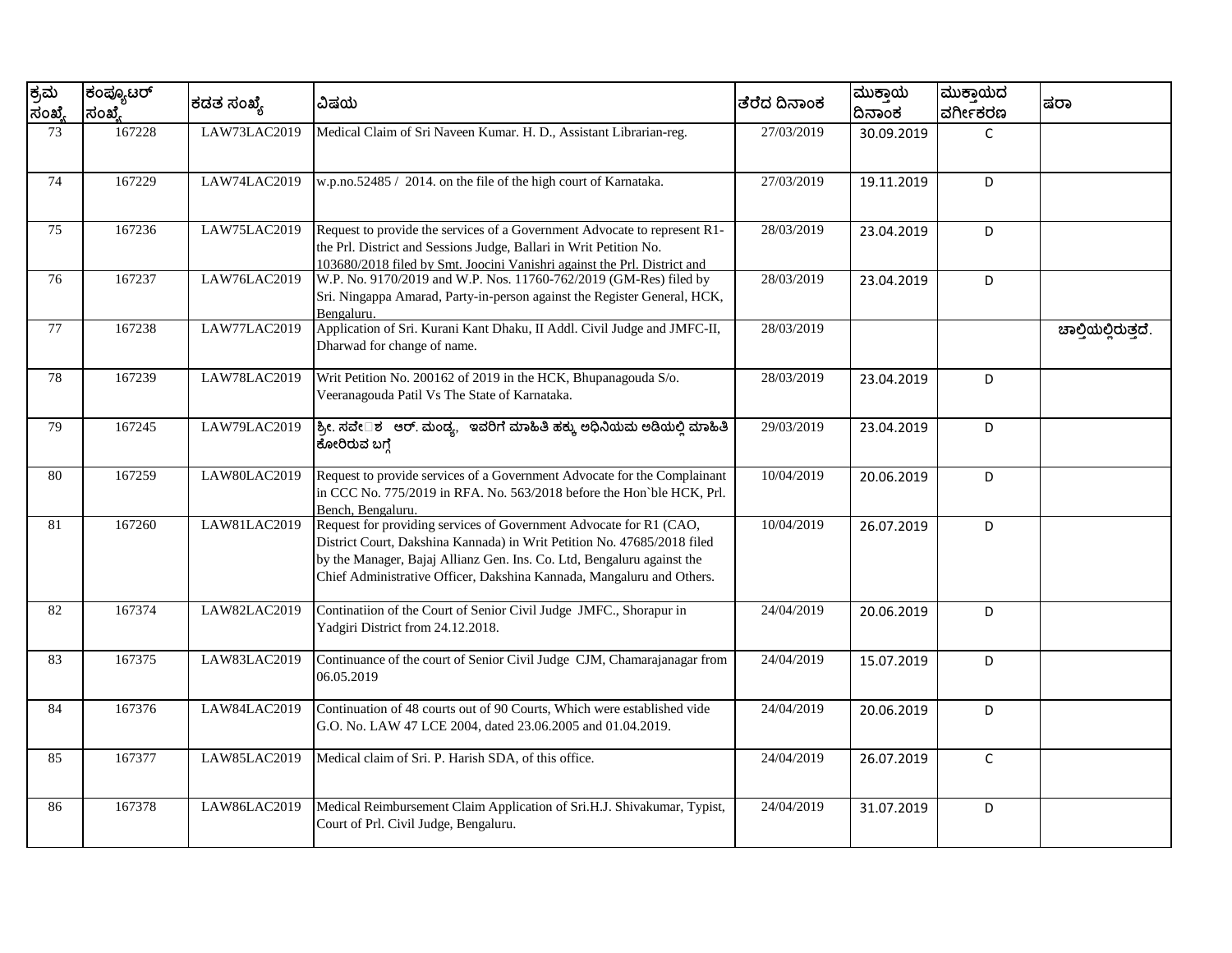| ಕ್ರಮ<br>ಸಂಖ್ಯೆ | ಕಂಪ್ಯೂಟರ್<br>ಸಂಖ್ಯೆ | ಕಡತ ಸಂಖ್ಯೆ          | ವಿಷಯ                                                                                                                                                                                                           | ತೆರೆದ ದಿನಾಂಕ | ಮುಕ್ತಾಯ<br>ದಿನಾಂಕ | ಮುಕ್ತಾಯದ<br>ವರ್ಗೀಕರಣ | ಷರಾ                 |
|----------------|---------------------|---------------------|----------------------------------------------------------------------------------------------------------------------------------------------------------------------------------------------------------------|--------------|-------------------|----------------------|---------------------|
| 87             | 167379              | LAW87LAC2019        | Transmission of records in D.E.7/2015 initiated against Sri Suresh,<br>FDA(now retired) Senior Civil Judge and JMFC Court, Gubbi, Tumkurur<br>District.                                                        | 24/04/2019   |                   |                      | ಚಾಲ್ತಿಯಲ್ಲಿರುತ್ತದೆ. |
| 88             | 167382              | <b>LAW88LAC2019</b> | Medical reimbursement claim application of Sri. T.G. Channabasappa, Rtd.<br>District Sessions Judge, Bengaluru.                                                                                                | 25/04/2019   | 16.09.2019        | D                    |                     |
| 89             | 167383              | LAW89LAC2019        | Tappels Send By Register Genral High Court of Karnnataka,                                                                                                                                                      | 25/04/2019   |                   |                      | ಚಾಲ್ತಿಯಲ್ಲಿರುತ್ತದೆ. |
| 90             | 167384              | LAW90LAC2019        | Extension of Probationary Period of Sri. Joyal. J. Fernandes, SDA.                                                                                                                                             | 25/04/2019   | 21.06.2019        | $\mathsf C$          |                     |
| 91             | 167385              | LAW91LAC2019        | Medical Claim of Sri. Sudhakar, Senior Assistant,                                                                                                                                                              | 25/04/2019   | 11.11.2019        | D                    |                     |
| 92             | 167386              | LAW92LAC2019        | Request for enhancement of food allowance to the trainees deputed for<br>training to the Training from Rs. 50/- to Rs. 100/reg.                                                                                | 25/04/2019   |                   |                      | ಚಾಲ್ತಿಯಲ್ಲಿರುತ್ತದೆ. |
| 93             | 167387              | LAW93LAC2019        | Counting of Previous Service of additional years as Qualifying<br>Service for Pensionary benefits in respect of Sri. N. Krishnaiah,                                                                            | 25/04/2019   |                   |                      | ಚಾಲ್ತಿಯಲ್ಲಿರುತ್ತದೆ. |
| 94             | 167388              | LAW94LAC2019        | Request for payment of Family Pension due to death of Sri. Basavantraya<br>SDA of Civil Judge JMFC Court, Chincholi.                                                                                           | 25/04/2019   |                   |                      | ಚಾಲ್ಗಿಯಲ್ಲಿರುತ್ತದೆ. |
| 95             | 167389              | LAW95LAC2019        | Seeking clarification regarding grant of Selection Time Scale of Pay under<br>the Scheme of Time Bound Advancement to Judgment Writers working in<br>the subordinate courts.                                   | 25/04/2019   |                   |                      | ಚಾಲ್ತಿಯಲ್ಲಿರುತ್ತದೆ. |
| 96             | 167397              | LAW96LAC2019        | Continuance of the Court of Addl. Civil Judge and JMFC, Kumta<br>From25.06.2019                                                                                                                                | 26/04/2019   | 20.06.2019        | $\mathsf C$          |                     |
| 97             | 167471              | LAW97LAC2019        | Request to provide services of a Government Advocate for the Complainant<br>in CCC (Civil) No. 855/2019 in MFA.1905/16 C/w.1906/16 before the<br>Hon'ble HCK, Prl. Bench, Bengaluru.                           | 30/04/2019   | 20.06.2019        | D                    |                     |
| 98             | 167472              | LAW98LAC2019        | Request to provide the services of a Government Advocate to represent R1<br>and R3 in Writ Petition No. 3496/2019.                                                                                             | 30/04/2019   | 05.12.2019        | D                    |                     |
| 99             | 167535              | LAW99LAC2019        | SUO MOTO WRIT PETITION (CRIMINAL) NO. 1/2019.                                                                                                                                                                  | 29/07/2019   |                   |                      | ಚಾಲ್ಲಿಯಲ್ಲಿರುತ್ತದೆ. |
| 100            | 167543              | LAW100LAC2019       | W.P.No.35990/2010 ON THE FILE OF HCK AT BENGALURU-FILED<br>BY SHRI H.R.SRINIVASA,-VS-STATE OF KARNATAKA.                                                                                                       | 14/08/2019   | 16.09.2019        | $\mathsf C$          |                     |
| 101            | 167555              | LAW101LAC2019       | To issue orders authorizing an Advocate-on-Record to represent the<br>petitioner in the Special Leave Petition, to be preferred against the order<br>dated 02.08.2019 in WA.No.14/2012 1040-1042/2012 (S-DIS). | 04/09/2019   |                   |                      | ಚಾಲ್ತಿಯಲ್ಲಿರುತ್ತದೆ. |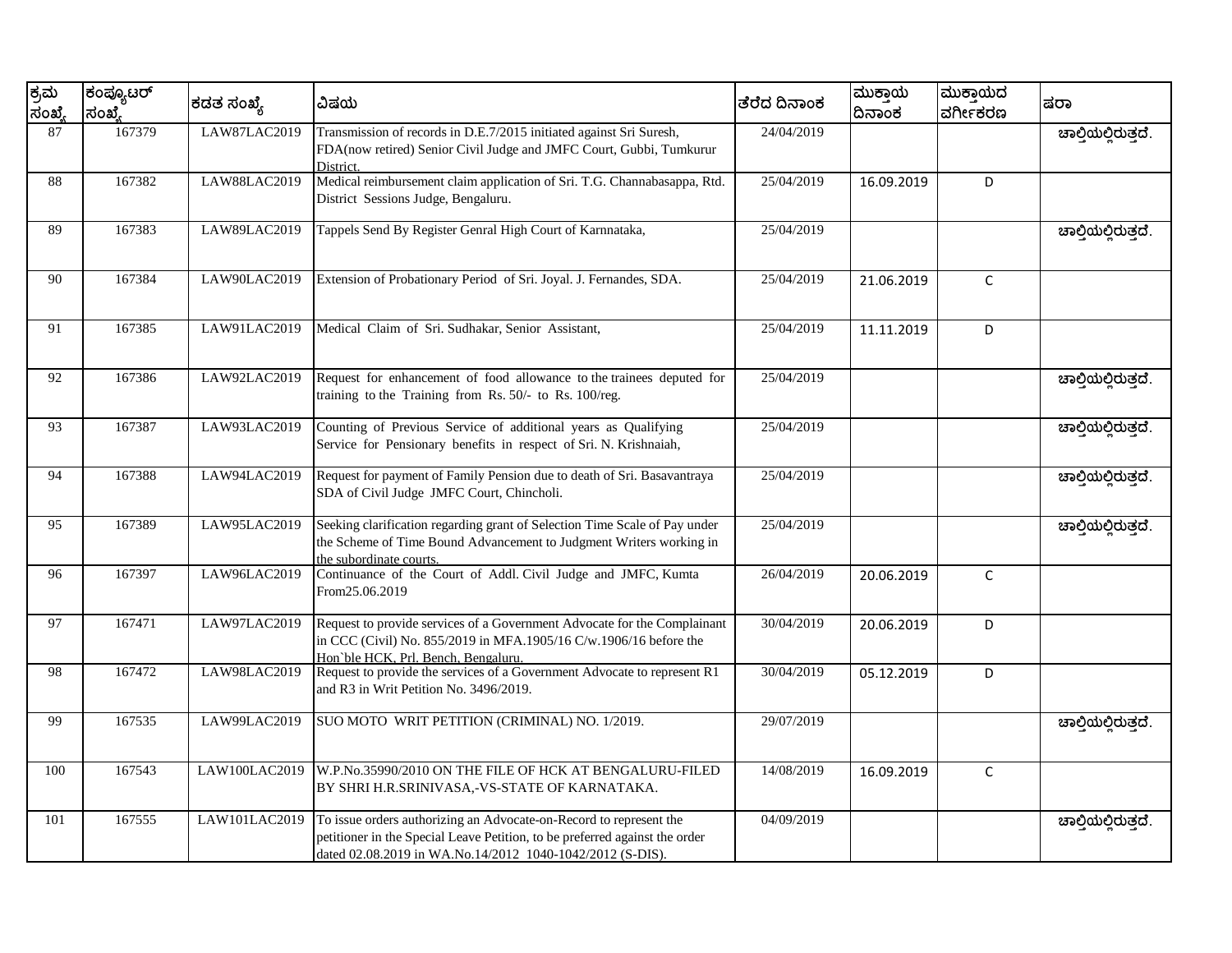| ಕ್ರಮ<br>ಸಂಖ್ಯೆ | ಕಂಪ್ಯೂಟರ್<br>ಸಂಖ್ಯೆ | ಕಡತ ಸಂಖ್ಯೆ     | ವಿಷಯ                                                                                                                                                                                                                                                                                                | ತೆರೆದ ದಿನಾಂಕ | ಮುಕ್ತಾಯ<br>ದಿನಾಂಕ | ಮುಕ್ತಾಯದ<br>ವರ್ಗೀಕರಣ | ಷರಾ                 |
|----------------|---------------------|----------------|-----------------------------------------------------------------------------------------------------------------------------------------------------------------------------------------------------------------------------------------------------------------------------------------------------|--------------|-------------------|----------------------|---------------------|
| 102            | 167560              | LAW99LAC2019P1 | SUO MOTO WRIT PETITION (CRIMINAL) NO. 1/2019.                                                                                                                                                                                                                                                       | 17/09/2019   |                   |                      | ಚಾಲ್ತಿಯಲ್ಲಿರುತ್ತದೆ. |
| 103            | 167563              | LAW102LAC2019  | W.P.NO 30700/2019, Smt. Pushpavati. and registrar General, High Court<br>of Karnataka and others.                                                                                                                                                                                                   | 26/09/2019   | 19.12.2019        | D                    |                     |
| 104            | 167564              | LAW103LAC2019  | W.P.NO 24385/2013, C/W 26365-26465/13 and 26466-474/2013, on the<br>file of the high court of Karnataka at bengaluru, Sri. Vijaya Kumar Rai,<br>and others.                                                                                                                                         | 26/09/2019   |                   |                      | ಚಾಲ್ತಿಯಲ್ಲಿರುತ್ತದೆ. |
| 105            | 167566              | LAW104LAC2019  | W.P. No. 10964/2019 (GM-CPC) filed by Mr. Oliver James D`Souza<br>against the Registrar, Court of Small Causes, Bengaluru and another                                                                                                                                                               | 27/09/2019   | 20.11.2019        | D                    |                     |
| 106            | 167567              | LAW105LAC2019  | Writ Petition No. 32625/2019, filed by Sri Purandara Hegde against the<br>CAO, District Sessions Court, D.K. Mangaluru                                                                                                                                                                              | 27/09/2019   | 11.11.2019        | D                    |                     |
| 107            | 167568              | LAW106LAC2019  | Writ Petition no, 62437/2016 (GM-Police) filed by Acchangi Mahesh<br>against the Chief Secretary, Government of Karnataka, and others.                                                                                                                                                              | 27/09/2019   | 11.11.2019        | D                    |                     |
| 108            | 167569              | LAW107LAC2019  | Writ Petition no. 30301/2019 filed by Sri. Purandara Hegde against the<br>CAO, District and Sessions Court, D.K. Mangaluru.                                                                                                                                                                         | 27/09/2019   | 11.11.2019        | D                    |                     |
| 109            | 167570              | LAW108LAC2019  | Request for Providing services of Government Advocate for R4 in Writ<br>Petition No. 104865/2018 (S-Res) filed by Sri. Davalasab Attigeri against<br>the Prl. District and Sessions Judge, Uttara Kannada, Karwar others                                                                            | 27/09/2019   | 11.11.2019        | D                    |                     |
| 110            | 167571              | LAW109LAC2019  | w.p.no 11725/2019, filed by smt. Meena S.R. against the Registrar<br>General, HCK, Bangaluru.                                                                                                                                                                                                       | 30/09/2019   |                   |                      | ಚಾಲ್ತಿಯಲ್ಲಿರುತ್ತದೆ. |
| 111            | 167588              | LAW110LAC2019  | Filling of Private Complaint by the Registrar (Judicial), High Court of<br>Karnataka, Bengaluru against Smt. Ashwini. L.S.                                                                                                                                                                          | 16/10/2019   | 11.11.2019        | D                    |                     |
| 112            | 167603              | LAW111LAC2019  | CCC No. 1564/2019 (Civil) in W.P. No. 7844/2017 filed by Sri<br>Hosagoudar S. H. against the Registrar General, High Court of Karnataka,<br>Bengaluru and another.                                                                                                                                  | 30/10/2019   | 18.12.2019        | D                    |                     |
| 113            | 167615              | LAW112LAC2019  | Writ Petition No. 29353/2019 filed by Ms. Gayathri against the Registrar<br>General, High Court of Karnataka, Bengaluru and others.                                                                                                                                                                 | 18/11/2019   | 19.12.2019        | D                    |                     |
| 114            | 167616              | LAW113LAC2019  | Writ Petition no. 20606/2019 filed by Smt. Arul Jyothi against HUDCO<br>NiWAS and others regarding quashing the Salary Attachment Warrant<br>dated 26.12.2018 to issue No due certificated to the petitioner and to stop<br>further deduction as the petitioner has repaid the entire loan and etc. | 18/11/2019   | 19.12.2019        | D                    |                     |
| 115            | 167618              | LAW114LAC2019  | CCC (Civil) No. 1159/2019 (Suo-motu) filed by Registrar General, High<br>Court of Karnataka, Bengaluru against Sri B. R. Manjunatha.                                                                                                                                                                | 20/11/2019   | 19.12.2019        | D                    |                     |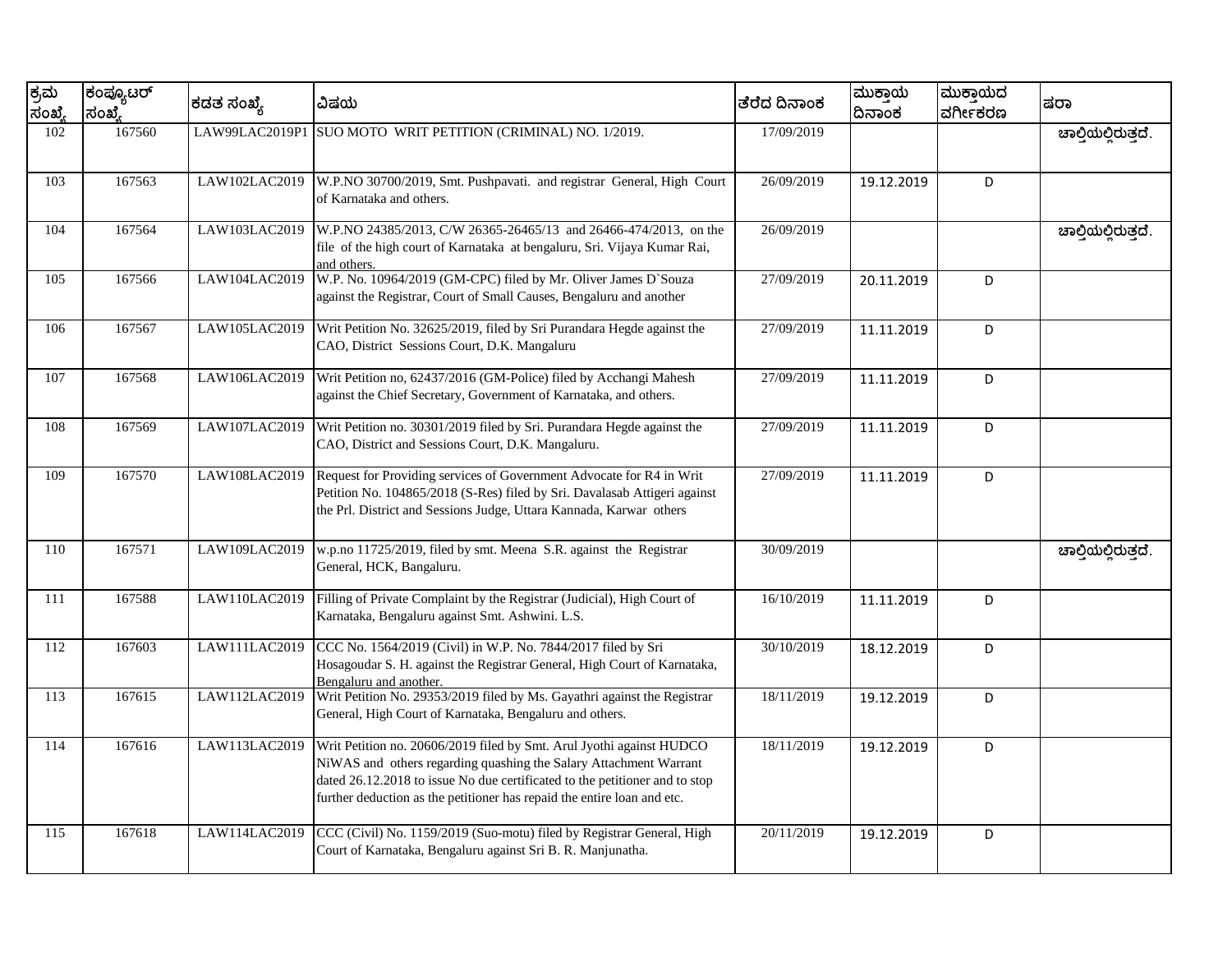| ಕ್ರಮ<br>ಸಂಖ್ಯೆ | ಕಂಪ್ಯೂಟರ್<br>ಸಂಖ್ಯೆ | ಕಡತ ಸಂಖ್ಯೆ    | ವಿಷಯ                                                                                                                                                                                                                                                                                                                                                                                     | ತರೆದ ದಿನಾಂಕ    | ಮುಕ್ತಾಯ<br>ದಿನಾಂಕ | ಮುಕ್ತಾಯದ<br>ವರ್ಗೀಕರಣ | ಷರಾ                 |
|----------------|---------------------|---------------|------------------------------------------------------------------------------------------------------------------------------------------------------------------------------------------------------------------------------------------------------------------------------------------------------------------------------------------------------------------------------------------|----------------|-------------------|----------------------|---------------------|
| 116            | 167619              | LAW115LAC2019 | Establishment of the vulnerable witness deposition court rooms in<br>compliance of the directions of Hon'ble Supreme Court in State of<br>Maharashtra Vs. Bandu, reported in (2018) 11 SCC 163.                                                                                                                                                                                          | 20/11/2019     |                   |                      | ಚಾಲ್ಲಿಯಲ್ಲಿರುತ್ತದೆ. |
| 117            | 167620              | LAW116LAC2019 | W.P. No. 4240/2019 filed by Sri Malappa Basappa Sajjan against the Cheif<br><b>Administrative Officer</b>                                                                                                                                                                                                                                                                                | 20/11/2019     |                   |                      | ಚಾಲ್ತಿಯಲ್ಲಿರುತ್ತದೆ. |
| 118            | 167621              | LAW117LAC2019 | W.P. No. 108673-82/2019-Sri Prashant Baratakke and Others.                                                                                                                                                                                                                                                                                                                               | 20/11/2019     | 18.12.2019        | D                    |                     |
| 119            | 167628              | LAW118LAC2019 | W.P. No. 42486/2019 on the file of High Court of Karnataka, Bangalore -<br>Kum Raksha V/s The State of Karnataka and others.                                                                                                                                                                                                                                                             | 25/11/2019     | 18.12.2019        | D                    |                     |
| 120            | 167630              | LAW119LAC2019 | W.P. No. 42217/2019 (GM) on the file of High Court of Karnataka -<br>Prema, Ramanagara Taluk and District V/s The Chief Secretary to<br>Government, Bengaluru and others.                                                                                                                                                                                                                | 25/11/2019     | 17.12.2019        | D                    |                     |
| 121            | 167633              | LAW120LAC2019 | Transmission of records in D.E. No. 14/2015 initiated against Sri K.<br>Jayaramaiah, Sheristedar (now retired), Court of Senior Civil Judge<br>J.M.F.C., Doddaballapur, Bangalore Rural District - reg.                                                                                                                                                                                  | 27/11/2019     |                   |                      | ಚಾಲ್ತಿಯಲ್ಲಿರುತ್ತದೆ. |
| 122            | 167651              | LAW121LAC2019 | C.A.No. 1867/2006 (Malik Mazhar Sultan and VS U.P.P.S.C and others                                                                                                                                                                                                                                                                                                                       | 09/12/2019     |                   |                      | ಚಾಲ್ತಿಯಲ್ಲಿರುತ್ತದೆ. |
| 123            | 167654              | LAW122LAC2019 | To authorize Advocate-on-Record and Senior Counsel to appear and<br>defend the Respondent Nos.1 2 i.e Registrar (Vigilance), High Court of<br>Karnataka, Bengaluru and the Prl. District and Sessions Judge, Mandya,<br>respectively in the Special Leave Petition (Civil) No. 24341/2019 (Sri.<br>Somaraj VS High Court of Karnataka, rep, by its registrar (vigilance) and<br>another) | 11/12/2019     |                   |                      | ಚಾಲ್ತಿಯಲ್ಲಿರುತ್ತದೆ. |
| 124            | 167657              | LAW123LAC2019 | W.P. No. 50558/2019- Karnataka State Judicial Department Employees<br>Association and the state of Karnataka and others.                                                                                                                                                                                                                                                                 | 21/12/2019     |                   |                      | ಚಾಲ್ತಿಯಲ್ಲಿರುತ್ತದೆ. |
| 125            | 167658              | LAW124LAC2019 | W.P.No. 48968/2016-Sri Deepak and others and State of Karnataka Others.                                                                                                                                                                                                                                                                                                                  | 23/12/2019     |                   |                      | ಚಾಲ್ತಿಯಲ್ಲಿರುತ್ತದೆ. |
|                |                     |               | ಇ-ಆಫೀಸ್                                                                                                                                                                                                                                                                                                                                                                                  |                |                   |                      |                     |
| 126            | 70093               |               | LAW-LAC/1/2019- ಶ್ರೀ ಶಿವರಾಜು.ಎಸ್. ದಲಭಂಜನ್, ಬೆರಳಚ್ಚುಗಾರರು, ಲಘೂ ವ್ಯವಹಾರಗಳ                                                                                                                                                                                                                                                                                                                  | 1/1/2019 16:41 | 5/6/2019          |                      |                     |
|                |                     |               | ADMN1-LAW SEC  ನ್ಯಾಯಾಲಯ, ಬೆಂಗಳೂರು, ಇವರ ವೈದ್ಯಕೀಯ ವೆಚ್ಚ ಮರುಪಾವತಿ ಬಗ್ಗೆ                                                                                                                                                                                                                                                                                                                     |                |                   |                      |                     |

11-03-2019 03:49 PM

12/13/2019

ಶ್ರೀ ಉಮೇಶ. ಎಂ.ಎಸ್., ಪ್ರಥಮ ದರ್ಜೆ ಸಹಾಯಕ, ಹೆಚ್ಚುವರಿ ಜಿಲ್ಲಾ ಸೆಷನ್ಸ್ ನ್ಯಾಯಾಲಯ, ಗದಗ ಇವರ ವೈದ್ಯಕೀಯ ವೆಚ್ಚ ಮರುಪಾವತಿಯ ಬಗ್ಗೆ.

127 78324 LAW-LAC/2/2019-

ADMN1-LAW SEC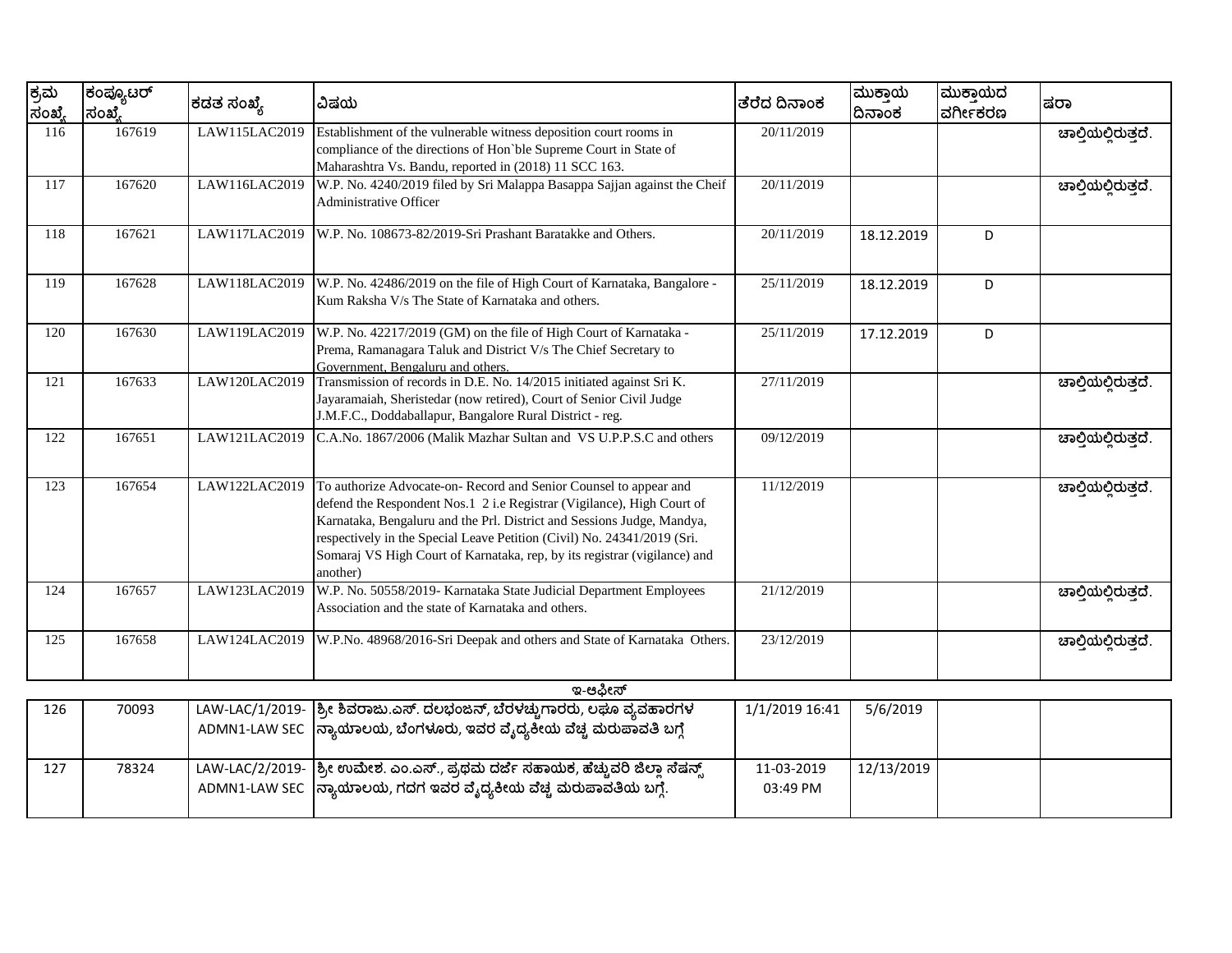| ಕ್ರಮ<br>ಸಂಖ್ಯೆ | ಕಂಪ್ಯೂಟರ್<br>ಸಂಖ್ಮೆ | ಕಡತ ಸಂಖ್ಯೆ                                    | ವಿಷಯ                                                                                                                                                                                                                                                 | ತೆರೆದ ದಿನಾಂಕ           | ಮುಕ್ತಾಯ<br>ದಿನಾಂಕ | ಮುಕ್ತಾಯದ<br>ವರ್ಗೀಕರಣ | ಷರಾ                 |
|----------------|---------------------|-----------------------------------------------|------------------------------------------------------------------------------------------------------------------------------------------------------------------------------------------------------------------------------------------------------|------------------------|-------------------|----------------------|---------------------|
| 128            | 81751               | LAW-LAC/3/2019-<br>ADMN1-LAW SEC              | complaint regarding causing injustice to the petitionrs daughter<br>smt. Nivedita in appontment to the post of typist and harassing the<br>petitioner by making false allegations by the officials of 5th<br>additional district and sessions court. | 03-04-2019<br>12:54 PM | 9/30/2019         |                      |                     |
| 129            | 82269               | LAW-LAC/4/2019-<br>ADMN1-LAW SEC              | ಶ್ರೀ ಎಸ್. ಜಿ. ದಿನೇಶ್, ಹಿರಿಯ ಸಿವಿಲ್ ನ್ಯಾಯಾಧೀಶರು, ಪ್ರಸ್ತುತ ಪ್ರಧಾನ ಸೆಷನ್<br> ಸಿವಿಲ್ ನ್ಯಾಯಾಧೀಶರು ಮತ್ತು ಮುಖ್ಯ ಜುಡಿಷಿಯಲ್ ಮ್ಯಾಜಿಸ್ಕ್ರೇಟ್, ಮಂಡ್ಯ<br>ಇವರನ್ನು ಕರ್ನಾಟಕ ರಿಯಲ್ ಎಸ್ಟೇಟ್ ಮೇಲ್ಮನವಿ ನ್ಯಾಯಾಧೀಕರಣ ಇಲ್ಲಿಗೆ<br>ನಿಯೋಜಿಸುವ ಬಗ್ಗೆ.                           | 08-04-2019<br>12:42 PM |                   |                      | ಚಾಲ್ತಿಯಲ್ಲಿರುತ್ತದೆ. |
| 130            | 83381               | LAW-LAC/5/2019-<br>ADMN1-LAW SEC              | ಶ್ರೀಮತಿ. ಹೆಚ್.ಕೆ.ಕಲ್ಲಮ್ಮ, ಚೌಳ ಹಿರಿಯೂರು, ಚಿಕ್ಕಮಗಳೂರು, ಇವರು ಮಾಹಿತಿ<br>ಹಕ್ಕು ಅಧಿನಿಯಮದಡಿಯಲ್ಲಿ ಮಾಹಿತಿ ಕೋರಿರುವ ಬಗ್ಗೆ.                                                                                                                                      | 15-04-2019<br>11:27 AM | 12/5/2019         |                      |                     |
| 131            | 83398               | LAW-LAC/6/2019-<br>ADMN1-LAW SEC              | ಶ್ರೀ ನರಸಿಂಹ, ಮಾಜಿ ಶಿರಸ್ತೇದಾರರು,, ಇವರು ಮಾಹಿತಿ ಹಕ್ಕು<br>ಅಧಿನಿಯಮದಡಿಯಲ್ಲಿ ಮಾಹಿತಿ ಕೋರಿರುವ ಬಗ್ಗೆ.                                                                                                                                                          | 15-04-2019<br>11:49 AM | 9/30/2019         |                      |                     |
| 132            | 83413               | LAW-LAC/7/2019-<br>ADMN1-LAW SEC              | ಶ್ರೀ ಥಾಸಿನ್ ಪಾಶಾ ಎಸ್.ಎ. ಇವರು ಮಾಹಿತಿ ಹಕ್ಕು ಅಧಿನಿಯಮದಡಿಯಲ್ಲಿ<br>ಮಾಹಿತಿ ಕೋರಿರುವ ಬಗ್ಗೆ.                                                                                                                                                                   | 15-04-2019<br>12:26 PM | 12/5/2019         |                      |                     |
| 133            | 96842               | LAW-LAC/8/2019-<br>ADMN1-LAW SEC              | Continuance of the courts in Bengaluru City                                                                                                                                                                                                          | 31-05-2019<br>01:47 PM |                   |                      | ಚಾಲ್ತಿಯಲ್ಲಿರುತ್ತದೆ. |
| 134            | 101670              | LAW-LAC/9/2019-<br>DS-ADMN1-LAW<br><b>SEC</b> | ವಿಚಾರಣಾ ವರದಿಯನ್ನು ನಿಗದಿತ ಅವಧಿಯಲ್ಲಿ ನೀಡದಿರುವ ವಿಚಾರಣಾಧಿಕಾರಿಗಳ<br>ವಿರುದ್ಧದ ಕ್ರಮ ಕುರಿತು                                                                                                                                                                  | 13-06-2019<br>05:24 PM |                   |                      | ಚಾಲ್ಗಿಯಲ್ಲಿರುತ್ತದೆ. |
| 135            | 105160              | LAW-LAC/10/2019<br>US-ADMN1-LAW<br><b>SEC</b> | Addition of previous service served as qualifying service for<br>pensioner benefits in respect of Smt. Anitha. M., Prl. Senior Civil<br>Judge and CJM, Ramanagara - reg.                                                                             | 21-06-2019<br>12:05 PM |                   |                      | ಚಾಲ್ತಿಯಲ್ಲಿರುತ್ತದೆ. |
| 136            | 109436              | LAW-LAC/11/2019<br>ADMN1-LAW SEC              | w.p.No.36759/2016, Filed by Smt. Sakamma.S.                                                                                                                                                                                                          | 02-07-2019<br>11:57 AM | 9/30/2019         |                      |                     |
| 137            | 109444              | LAW-LAC/12/2019-<br>ADMN1-LAW SEC             | Continuance of the Courts in Haveri District                                                                                                                                                                                                         | 02-07-2019<br>12:04 PM | 12/23/2019        |                      |                     |
| 138            | 109465              | LAW-LAC/13/2019-<br>ADMN1-LAW SEC             | w.p.No.108506/2019, filed by Sri. Hajiali Harunajafar, Koppal,<br>against the state of Karnataka and others.                                                                                                                                         | 02-07-2019<br>12:12 PM | 9/30/2019         |                      |                     |
| 139            | 109472              | LAW-LAC/14/2019-<br>ADMN1-LAW SEC             | w.p.No.52173/2017. filed by Sri Imtiyaz Pasha, against the CAO,<br>District and Sessions Court Chikkaballapur.                                                                                                                                       | 02-07-2019<br>12:15 PM | 9/30/2019         |                      |                     |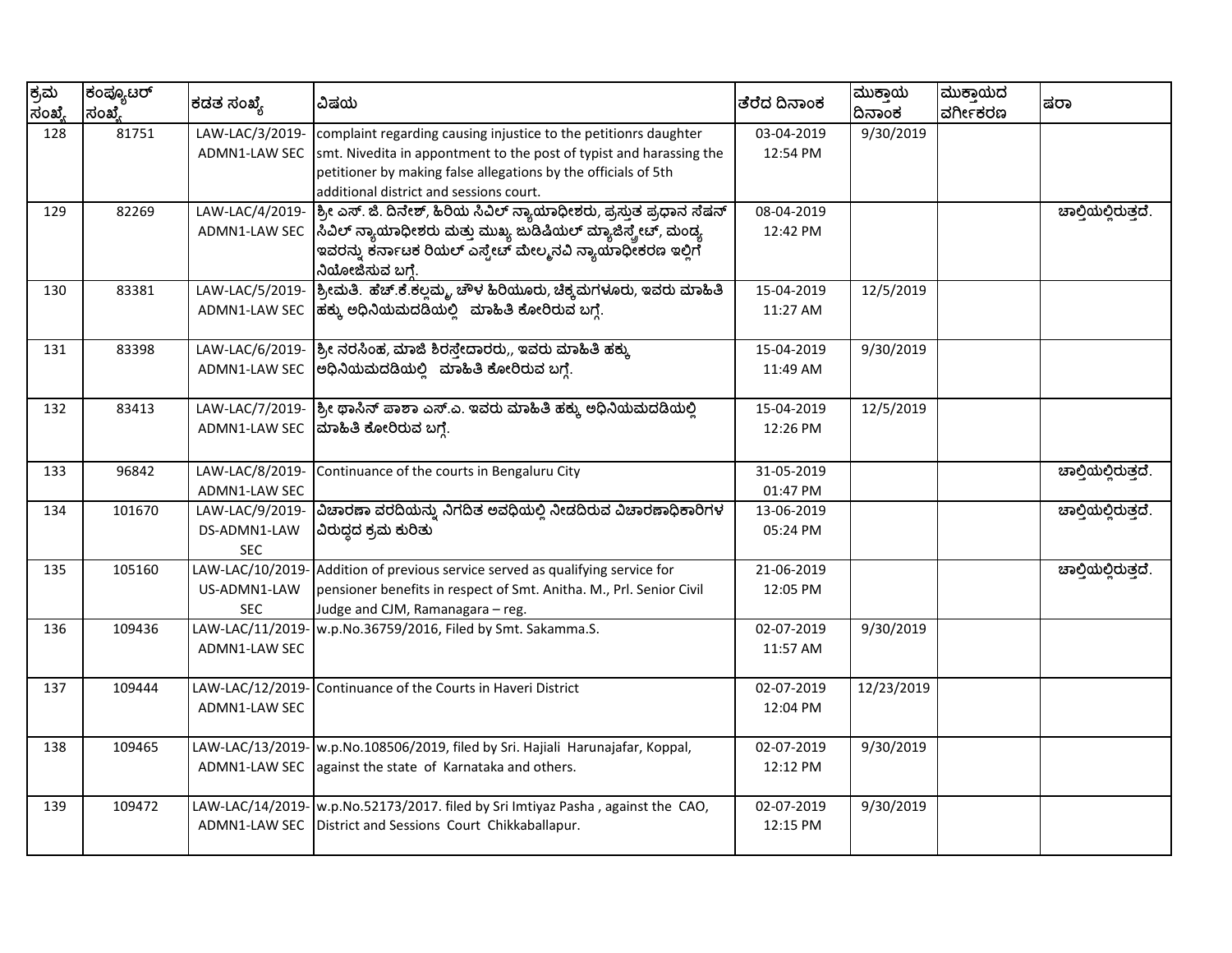| ಕ್ರಮ<br>ಸಂಖ್ಯೆ | ಕಂಪ್ಯೂಟರ್<br> ಸಂಖೆ. | ಕಡತ ಸಂಖ್ಯೆ                               | ವಿಷಯ                                                                                                    | ತೆರೆದ ದಿನಾಂಕ           | ಮುಕ್ತಾಯ<br>ದಿನಾಂಕ | ಮುಕ್ತಾಯದ<br>ವರ್ಗೀಕರಣ | ಷರಾ                 |
|----------------|---------------------|------------------------------------------|---------------------------------------------------------------------------------------------------------|------------------------|-------------------|----------------------|---------------------|
| 140            | 109474              | LAW-LAC/15/2019-<br>ADMN1-LAW SEC        | w.p.no.12822/2019. filed by the Mycon Constrution LTD. against<br>the State of Karnataka and other-reg. | 02-07-2019<br>12:19 PM |                   |                      | ಚಾಲ್ತಿಯಲ್ಲಿರುತ್ತದೆ. |
| 141            | 109479              | LAW-LAC/16/2019-<br>ADMN1-LAW SEC        | Continuance of the court of addl.senior civil Judge and JMFC,<br>Raichur,                               | 02-07-2019<br>12:22 PM | 9/30/2019         |                      |                     |
| 142            | 109486              | LAW-LAC/17/2019-<br>ADMN1-LAW SEC        | Application of Smt. Lakshmi Bai, I addl. I civil judge and jmfc,<br>Mysuru, for change of name,         | 02-07-2019<br>12:25 PM |                   |                      | ಚಾಲ್ತಿಯಲ್ಲಿರುತ್ತದೆ. |
| 143            | 109530              | LAW-LAC/18/2019-<br>ADMN1-LAW SEC        | Continuance of the court of senior civil judge and JMFC,<br>Channarayapatna,                            | 02-07-2019<br>12:58 PM | 9/30/2019         |                      |                     |
| 144            | 109550              | LAW-LAC/19/2019-<br>ADMN1-LAW SEC        | Continuance of the court in bengakuru rural District,                                                   | 02-07-2019<br>01:06 PM | 9/30/2019         |                      |                     |
| 145            | 109553              | LAW-LAC/20/2019-<br>ADMN1-LAW SEC        | Continuance of the court of addl.senior civil judge, Gadag,                                             | 02-07-2019<br>01:09 PM | 9/30/2019         |                      |                     |
| 146            | 109560              | LAW-LAC/21/2019-<br>ADMN1-LAW SEC        | Continuance of the Courts in Chikkamagaluru District                                                    | 02-07-2019<br>01:11 PM | 9/30/2019         |                      |                     |
| 147            | 109568              | LAW-LAC/22/2019-<br>ADMN1-LAW SEC        | Continuance of the court of II addl. civil judge and JMFC,<br>Vijayapura,                               | 02-07-2019<br>01:13 PM | 9/30/2019         |                      |                     |
| 148            | 109574              | LAW-LAC/23/2019-<br>ADMN1-LAW SEC        | Continuance of the court of senior civil judge, Kundapura,                                              | 02-07-2019<br>01:16 PM | 9/30/2019         |                      |                     |
| 149            | 109581              | LAW-LAC/24/2019-<br>ADMN1-LAW SEC        | Continuance of 2 Courts in Ramanagara, District,                                                        | 02-07-2019<br>01:18 PM | 9/30/2019         |                      |                     |
| 150            | 109585              | LAW-LAC/25/2019-<br><b>ADMN1-LAW SEC</b> | Continuance of the courts in Kalaburgi District,                                                        | 02-07-2019<br>01:20 PM | 9/30/2019         |                      |                     |
| 151            | 109590              | LAW-LAC/26/2019-<br>ADMN1-LAW SEC        | Continuance of the Courts in Davanagere District,                                                       | 02-07-2019<br>01:22 PM | 9/30/2019         |                      |                     |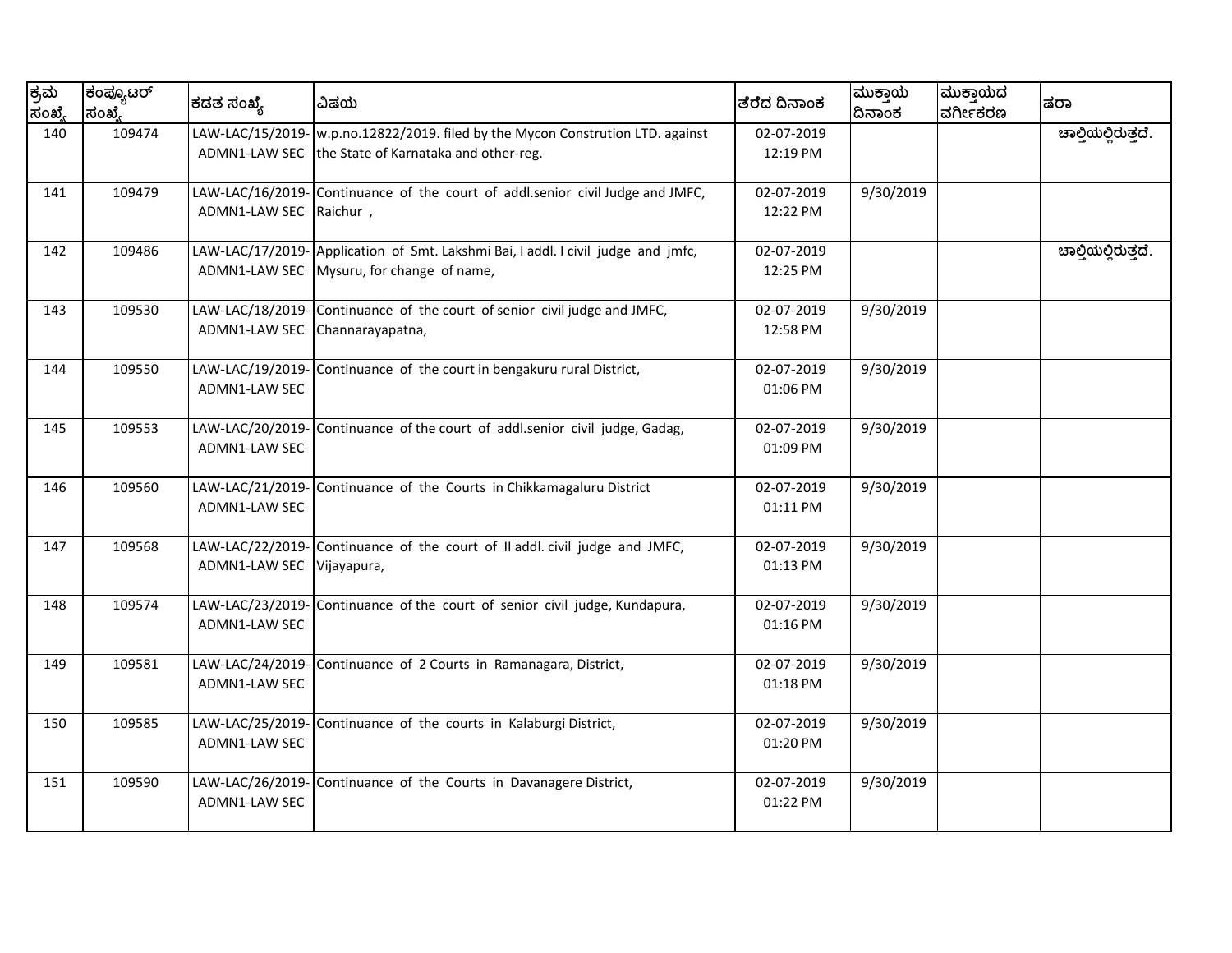| ಕ್ರಮ<br>ಸಂಖ್ಯೆ | ಕಂಪ್ಯೂಟರ್<br>ಸಂಖ್ಯೆ | ಕಡತ ಸಂಖ್ಯೆ                                     | ವಿಷಯ                                                                                                                                                                                   | ತೆರೆದ ದಿನಾಂಕ           | ಮುಕ್ತಾಯ<br>ದಿನಾಂಕ | ಮುಕ್ತಾಯದ<br>ವರ್ಗೀಕರಣ | ಷರಾ                 |
|----------------|---------------------|------------------------------------------------|----------------------------------------------------------------------------------------------------------------------------------------------------------------------------------------|------------------------|-------------------|----------------------|---------------------|
| 152            | 111080              | LAW-LAC/27/2019-<br>US-ADMN1-LAW<br><b>SEC</b> | Recruitment to 15 posts of Civil Judges as per the Karnataka<br>Judicial Service (Recruitment) Rules 2004, & Amendment Rules,<br>2011, 2015 and 2016 - reg.                            | 04-07-2019<br>04:02 PM | 12/19/2019        |                      |                     |
| 153            | 114035              | LAW-LAC/28/2019-<br>ADMN1-LAW SEC              | ಶ್ರೀ ಮೊಹನ್ ಚಂದ್ರ . ಪಿ. ಇವರು ಮಾಹಿತಿ ಹಕ್ಕು ಅದಿನಿಯಮ 2005ರಡಿಯಲ್ಲಿ<br>ಮಾಹಿತಿ ಒದಗಿಸುವ ಬಗ್ಗೆ                                                                                                  | 10-07-2019<br>01:19 PM | 12/13/2019        |                      |                     |
| 154            | 114248              | LAW-LAC/29/2019-<br>ADMN1-LAW SEC              | ಮಾಹಿತಿ ಹಕ್ಕು ಅಧಿನಿಯಮದಡಿ ಶ್ರೀ ಆನಂದ ಕುಮಾರ್ ಶರ್ಮ ರವರು ಮಾಹಿತಿ<br>ಕೋರಿರುವ ಬಗ್ಗೆ.                                                                                                            | 10-07-2019<br>03:56 PM | 9/30/2019         |                      |                     |
| 155            | 117025              |                                                | LAW-LAC/30/2019- ಶ್ರೀ ಕೆ. ಪಿ. ವಸಂತಕುಮಾರ್, ಶಿರಸ್ತೇದಾರ್, ಸಿಎಂ.ಎಂ. ನ್ಯಾಯಾಲಯ,<br>ADMN1-LAW SEC  ಬೆಂಗಳೂರು, ಇವರ ವೈದ್ಯಕೀಯ ವೆಚ್ಚ ಮರುಪಾವತಿ ಬಗ್ಗೆ.                                               | 15-07-2019<br>03:51 PM | 9/30/2019         |                      |                     |
| 156            | 117116              | ADMN1-LAW SEC                                  | LAW-LAC/31/2019- ಶ್ರೀ ಪಿ.ರಾಮಚಂದ್ರಗೌಡ, ಬೈಲಿಫ್, ಜಿಲ್ಲಾ ಮತ್ತು ಸೆಷನ್ಸ್ ನ್ಯಾಯಾಲಯ, ಕೊಪ್ಪಳ,<br>ಇವರ ವೈದ್ಯಕೀಯ ವೆಚ್ಚ ಮರುಪಾವತಿಯ ಬಗ್ಗೆ.                                                            | 15-07-2019<br>04:22 PM | 12/5/2019         |                      |                     |
| 157            | 118643              | ADMN1-LAW SEC                                  | LAW-LAC/32/2019- <mark>ಶ್ರೀ. ಎಸ್. ಶಿವ , ದಲಾಯತ್, ಸೆಷನ್ಸ್ ನ್ಯಾಯಾಲಯ. ಮೈಸೂರು, ಇವರ</mark><br>ಇವರ ವೈದ್ಯಕೀಯ ವೆಚ್ಚ ಮರುಪಾವತಿ ಬಗ್ಗೆ.                                                             | 17-07-2019<br>12:11 PM |                   |                      | ಚಾಲ್ತಿಯಲ್ಲಿರುತ್ತದೆ. |
| 158            | 119087              | LAW-LAC/33/2019-<br>ADMN1-LAW SEC              | ಶ್ರೀ ವಿಜಿತ್. ಎ. ಎನ್. ರವರು, ಇವರು ಮಾಹಿತಿ ಹಕ್ಕು ಅಧಿನಿಯಮ 2005 ರ<br>ಮಾಹಿತಿ ಕೋರಿರುವ ಬಗ್ಗೆ.                                                                                                   | 17-07-2019<br>04:19 PM | 9/30/2019         |                      |                     |
| 159            | 119584              | LAW-LAC/34/2019-<br>US-ADMN1-LAW<br><b>SEC</b> | Representation of Smt. Lingamma Patil, retired Civil Judge & JMFC<br>requesting to sanction domestic help allowance w.e.f. 01.01.2006<br>till March 2019 as admissible for pensioners. | 18-07-2019<br>12:53 PM |                   |                      | ಚಾಲ್ತಿಯಲ್ಲಿರುತ್ತದೆ. |
| 160            | 119737              | LAW-LAC/35/2019-<br>ADMN1-LAW SEC              | ಕರ್ನಾಟಕ ರಾಜ್ಯದ ವಿವಿಧ ಸ್ಥಳಗಳಲ್ಲಿ ಸೃಜಿಸಲಾದ 90 ನ್ಯಾಯಾಲಯಗಳ ಪೈಕಿ<br>42 ನ್ಯಾಯಾಲಯಗಳ ಕಾರ್ಯಾವಧಿಯನ್ನು ಮುಂದುವರೆಸುವ ಬಗ್ಗೆ.                                                                         | 18-07-2019<br>03:15 PM | 9/30/2019         |                      |                     |
| 161            | 122113              | LAW-LAC/36/2019-<br>ADMN1-LAW SEC              | ಶ್ರೀ ಕೆ.ಜಯರಾಮ್, ಪ್ರಥಮ ದರ್ಜೆ ಸಹಾಯಕ, ಕರ್ನಾಟಕ ಉಚ್ಚ ನ್ಯಾಯಾಲಯ,<br>ಬೆಂಗಳೂರು, ಇವರ ವ್ಯೆದ್ಯಕೀಯ ವೆಚ್ಚ ಮರುಪಾವತಿ ಬಗ್ಗೆ.                                                                            | 22-07-2019<br>03:09 PM | 12/5/2019         |                      |                     |
| 162            | 122130              | LAW-LAC/37/2019-<br>ADMN1-LAW SEC              | ಶ್ರೀಮತಿ. ಸುಮಿತ್ರಾ W/o ಲೇಟ್. ಎಂ. ಮರಿದೇವೆ. ಜಮೇದಾರ್, ಕರ್ನಾಟಕ ಉಚ್ಚ<br>ನ್ಯಾಯಾಲಯ, ಬೆಂಗಳೂರು, ಇವರ ವ್ಯೆದ್ಯಕೀಯ ವೆಚ್ಚ ಮರುಪಾವತಿ ಬಗ್ಗೆ.                                                             | 22-07-2019<br>03:18 PM | 12/5/2019         |                      |                     |
| 163            | 122198              | LAW-LAC/38/2019-<br>ADMN1-LAW SEC              | ಶ್ರೀಮತಿ ಎಂ. ಭವ್ಯ, ದ್ವಿತೀಯ ದರ್ಜೆ ಸಹಾಯಕಿ, ಕರ್ನಾಟಕ ಉಚ್ಚ ನ್ಯಾಯಾಲಯ,<br>ಬೆಂಗಳೂರು, ಇವರ ವೈದ್ಯಕೀಯ ವೆಚ್ಚ ಮರುಪಾವತಿ ಬಗ್ಗೆ.                                                                         | 22-07-2019<br>03:44 PM | 12/7/2019         |                      |                     |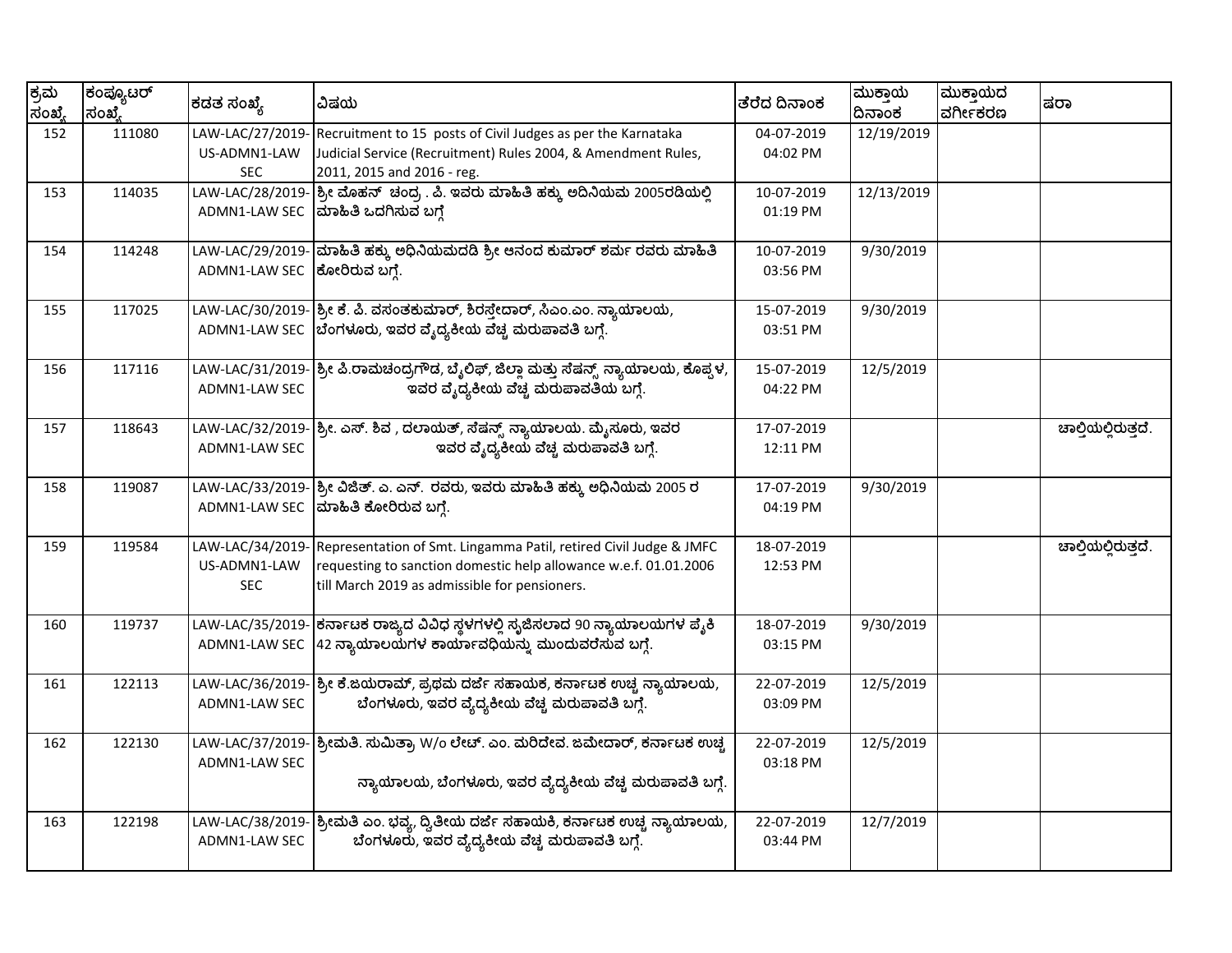| ಕ್ರಮ<br>ಸಂಖ್ಯೆ | ಕಂಪ್ಯೂಟರ್<br>ಸಂಖ್ಯೆ | ಕಡತ ಸಂಖ್ಯೆ                        | ವಿಷಯ                                                                                                                                                                                                             | ತೆರೆದ ದಿನಾಂಕ           | ಮುಕ್ತಾಯ<br>ದಿನಾಂಕ | ಮುಕ್ತಾಯದ<br>ವರ್ಗೀಕರಣ | ಷರಾ                 |
|----------------|---------------------|-----------------------------------|------------------------------------------------------------------------------------------------------------------------------------------------------------------------------------------------------------------|------------------------|-------------------|----------------------|---------------------|
| 164            | 122226              | LAW-LAC/39/2019-<br>ADMN1-LAW SEC | ಶ್ರೀ ಟಿ.ಜಿ.ಚೆನ್ನಬಸಪ್ಪ (ನಿ) ಜಿಲ್ಲಾ ಮತ್ತು ಸೆಷನ್ಸ್ ನ್ಯಾಯಾಧೀಶರು, ಬೆಂಗಳೂರು.<br>ಇವರ ವೈದ್ಯಕೀಯ ವೆಚ್ಚ ಮರುಪಾವತಿ ಬಗ್ಗೆ.                                                                                                     | 22-07-2019<br>03:54 PM | 12/23/2019        |                      |                     |
| 165            | 123993              | LAW-LAC/40/2019-<br>ADMN1-LAW SEC | ಶ್ರೀ ಮೆಹೇಶ್, ದ್ವಿತೀಯ ದರ್ಜೆ ಸಹಾಯಕ, ಸಿಎಂಎಂ. ನ್ಯಾಯಾಲಯ<br>ಮೇಯೋಹಾಲ್ ಯೂನಿಟ್, ಬೆಂಗಳೂರು ಇವರ ಶ್ರೀಮತಿಯವರ ವೈದ್ಯಕೀಯ<br>ವೆಚ್ಚ ಮರುಪಾವತಿಯ ಬಗ್ಗೆ.                                                                                | 25-07-2019<br>11:36 AM | 12/5/2019         |                      |                     |
| 166            | 124801              | LAW-LAC/41/2019-<br>ADMN1-LAW SEC | ಶ್ರೀ ಮೋಹನ್ ಚಂದ್ರ .ಪಿ. ಇವರ ಗಳಿಕೆ ರಜೆಯನ್ನು ನಗಧೀಕರಣಗೊಳಿಸುವ ಬಗ್ಗೆ                                                                                                                                                    | 26-07-2019<br>01:10 PM | 9/30/2019         |                      |                     |
| 167            | 124814              | LAW-LAC/42/2019-<br>ADMN1-LAW SEC | ಶ್ರೀ ಅಪ್ಪಾರಾವ ತಂ.ವೀರಣ್ಣ, ಇವರು ಮಾಹಿತಿ ಹಕ್ಕು ಅಧಿನಿಯಮ 2005<br>ಅಡಿಯಲ್ಲಿ ಮಾಹಿತಿಯನ್ನು ಕೋರಿರುವ ಬಗ್ಗೆ.                                                                                                                   | 26-07-2019<br>01:21 PM | 12/5/2019         |                      |                     |
| 168            | 126875              | LAW-LAC/43/2019-<br>ADMN1-LAW SEC | ಶ್ರೀ ಆರ್.ಎಂ. ಶೆಟ್ಟರ್ ನಿವೃತ್ತ. ಜಿಲ್ಲಾ ಮತ್ತು ಸೆಷನ್ಸ್ ನ್ಯಾಯಾಧೀಶರು,<br>ಬೆಂಗಳೂರು<br>ಇವರ ವೈದ್ಯಕೀಯ ವೆಚ್ಚ ಮರುಪಾವತಿ ಬಗ್ಗೆ                                                                                                 | 31-07-2019<br>04:44 PM | 12/23/2019        |                      |                     |
| 169            | 126885              | ADMN1-LAW SEC                     | LAW-LAC/44/2019- ಶ್ರೀಮತಿ ಬಿ.ಡಿ.ರೋಹಿಣಿ, ಅಡಿಷನಲ್ ಸಿವಿಲ್ ನ್ಯಾಯಾಧೀಶರು ಮತ್ತು<br> ಜೆ.ಎಂ.ಎಫ್.ಸಿ., ಪಿರಿಯಾಪಟ್ಟಣ ಇವರ ಹೆಸರು ಬದಲಾವಣೆ ಬಗ್ಗೆ.                                                                                  | 31-07-2019<br>04:52 PM |                   |                      | ಚಾಲ್ತಿಯಲ್ಲಿರುತ್ತದೆ. |
| 170            | 127503              | LAW-LAC/45/2019-<br>ADMN1-LAW SEC | Seeking clarification regarding fixation of pay of Sri Govindaraju. M.,<br>SDA - reg.                                                                                                                            | 01-08-2019<br>04:53 PM |                   |                      | ಚಾಲ್ತಿಯಲ್ಲಿರುತ್ತದೆ. |
| 171            | 127509              | LAW-LAC/46/2019-<br>ADMN1-LAW SEC | Requesting your opinion for grant of 6th stagnation increment to<br>Sri. Ranganatha Kedlaya, SDA, Court of the Prl. Civil Judge and<br>JMFC., Udupi by keeping the FNJPC increment given to him intact -<br>reg. | 01-08-2019<br>04:56 PM |                   |                      | ಚಾಲ್ಗಿಯಲ್ಲಿರುತ್ತದೆ. |
| 172            | 129663              | LAW-LAC/47/2019-<br>ADMN1-LAW SEC | ಸಿವಿಲ್ ನ್ಯಾಯಾಧೀಶರು ಮತ್ತು ಜೆ.ಎಂ.ಎಫ್.ಸಿ., ಮೂಡಬಿದರೆ, ದಕ್ಷಿಣ ಕನ್ನಡ<br>(ಮಂಗಳೂರು) ಜಿಲ್ಲೆ ರವರ ನ್ಯಾಯಾಲಯದ ಕಾರ್ಯಾವಧಿಯನ್ನು<br>ಮುಂದುವರೆಸುವ ಬಗ್ಗೆ.                                                                            | 06-08-2019<br>12:10 PM | 12/23/2019        |                      |                     |
| 173            | 129665              | ADMN1-LAW SEC                     | LAW-LAC/48/2019- <mark>ಹಿರಿಯ ಸಿವಿಲ್ ನ್ಯಾಯಾಧೀಶರು ಮತ್ತು ಜೆ.ಎಂ.ಎಫ್.ಸಿ., ಬೀಳಗಿ, ಬಾಗಲಕೋಟೆ</mark><br> ಜಿಲ್ಲೆ ರವರ ನ್ಯಾಯಾಲಯದ ಕಾರ್ಯಾವಧಿಯನ್ನು ಮುಂದುವರೆಸುವ ಬಗ್ಗೆ.                                                           | 06-08-2019<br>12:11 PM | 12/23/2019        |                      |                     |
| 174            | 129668              | ADMN1-LAW SEC                     | LAW-LAC/49/2019-  ಹಿರಿಯ ಸಿವಿಲ್ ನ್ಯಾಯಾಧೀಶರು ಮತ್ತು ಜೆ.ಎಂ.ಎಫ್.ಸಿ., ಶಿರಾ, ತುಮಕೂರು ಜಿಲ್ಲೆ<br>ರವರ ನ್ಯಾಯಾಲಯದ ಕಾರ್ಯಾವಧಿಯನ್ನು ಮುಂದುವರೆಸುವ ಬಗ್ಗೆ.                                                                          | 06-08-2019<br>12:13 PM | 9/30/2019         |                      |                     |
| 175            | 129672              | ADMN1-LAW SEC                     | LAW-LAC/50/2019- <mark>ಹಿರಿಯ ಸಿವಿಲ್ ನ್ಯಾಯಾಧೀಶರು ಮತ್ತು ಜೆ.ಎಂ.ಎಫ್.ಸಿ., ಕುಣಿಗಲ್, ತುಮಕೂರು</mark><br> ಜಿಲ್ಲೆ ರವರ ನ್ಯಾಯಾಲಯದ ಕಾರ್ಯಾವಧಿಯನ್ನು ಮುಂದುವರೆಸುವ ಬಗ್ಗೆ.                                                          | 06-08-2019<br>12:19 PM | 9/30/2019         |                      |                     |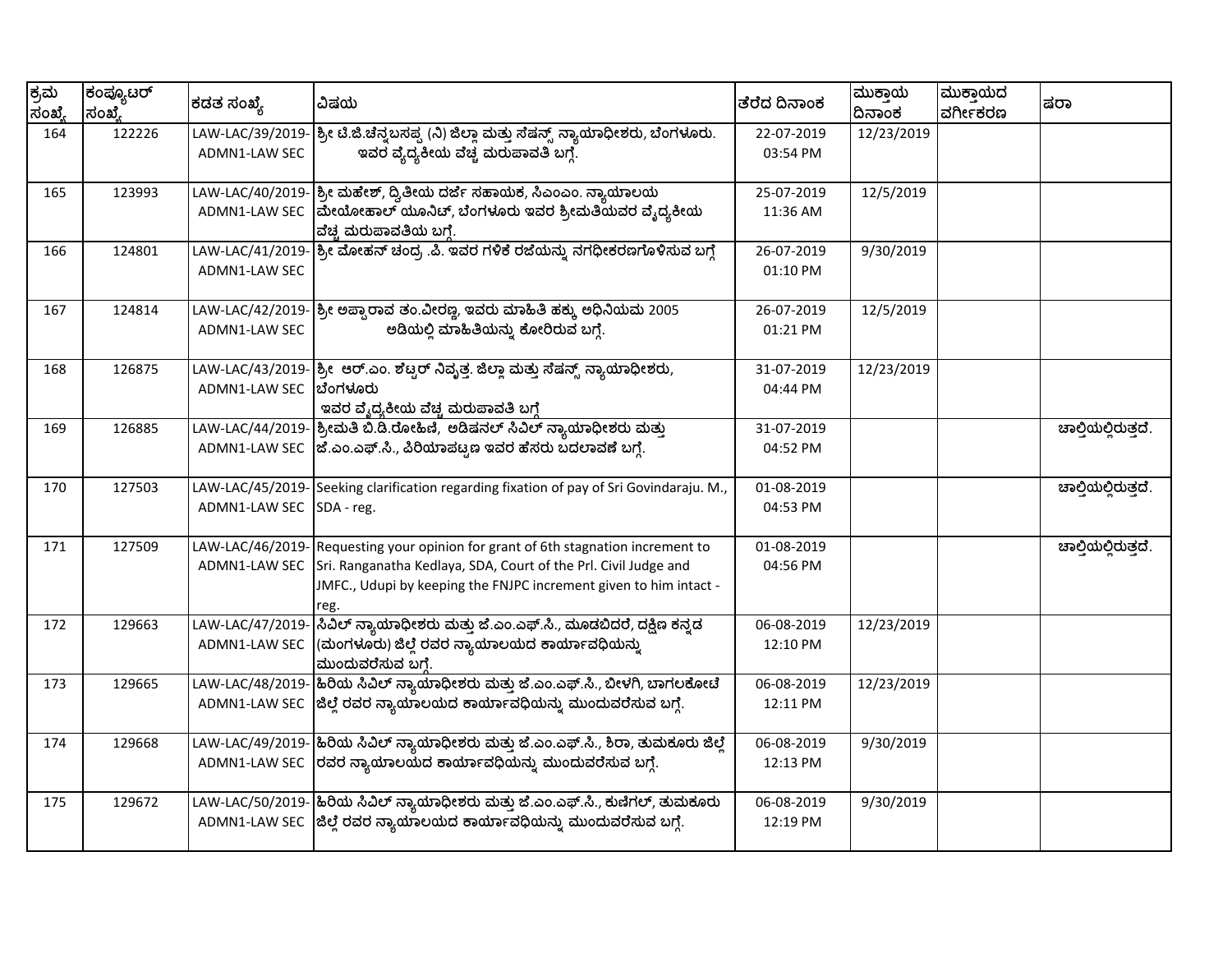| ಕ್ರಮ<br>ಸಂಖ್ಯೆ | ಕಂಪ್ಯೂಟರ್<br>ಸಂಖ್ಯೆ | ಕಡತ ಸಂಖ್ಯೆ                                     | ವಿಷಯ                                                                                                                                                                                                           | ತೆರೆದ ದಿನಾಂಕ                         | ಮುಕ್ತಾಯ<br>ದಿನಾಂಕ | ಮುಕ್ತಾಯದ<br>ವರ್ಗೀಕರಣ | ಷರಾ                 |
|----------------|---------------------|------------------------------------------------|----------------------------------------------------------------------------------------------------------------------------------------------------------------------------------------------------------------|--------------------------------------|-------------------|----------------------|---------------------|
| 176            | 129677              | LAW-LAC/51/2019-<br>ADMN1-LAW SEC              | ಹಿರಿಯ ಸಿವಿಲ್ ನ್ಯಾಯಾಧೀಶರು ಮತ್ತು ಜೆ.ಎಂ.ಎಫ್.ಸಿ., ರೋಣ, ಗದಗ ಜಿಲ್ಲೆ<br> ರವರ ನ್ಯಾಯಾಲಯದ ಕಾರ್ಯಾವಧಿಯನ್ನು ಮುಂದುವರೆಸುವ ಬಗ್ಗೆ.                                                                                              | 06-08-2019<br>12:22 PM               | 9/30/2019         |                      |                     |
| 177            | 134250              | LAW-LAC/52/2019-<br>US-ADMN1-LAW<br><b>SEC</b> | Authorisation to sanction death compensation under NPS to Smt.<br>Fathima Tanzeem, due to death of her husband Sri. Nazeer S., who<br>was working as SDA in Chief Metropolitan Magistrate Court,<br>Bengaluru. | 19-08-2019<br>11:14 AM               |                   |                      | ಚಾಲ್ತಿಯಲ್ಲಿರುತ್ತದೆ. |
| 178            | 134744              | LAW-LAC/53/2019-<br>ADMN1-LAW SEC              | Grant of Special disability Leave to Sri. S.M. Sangoli, sheristedar,<br>Working in belagavi, Unit-reg.                                                                                                         | 19-08-2019<br>04:50 PM               |                   |                      | ಚಾಲ್ಗಿಯಲ್ಲಿರುತ್ತದೆ. |
| 179            | 135447              | LAW-LAC/54/2019-<br>ADMN1-LAW SEC              | Medical reimbursement claim application of Sri. T.S.<br>Vageeshpanditharadhya, Office Attender of this office-reg.                                                                                             | $\overline{21}$ -08-2019<br>10:19 AM |                   |                      | ಚಾಲ್ತಿಯಲ್ಲಿರುತ್ತದೆ. |
| 180            | 135449              | LAW-LAC/55/2019-<br>ADMN1-LAW SEC              | Medical claim of Smt. Sumithra w/o Late. M. Marideva, the then<br>jamedar of this office -reg.                                                                                                                 | 21-08-2019<br>10:21 AM               | 11/18/2019        |                      |                     |
| 181            | 135455              | LAW-LAC/56/2019-<br>ADMN1-LAW SEC              | Medical claim of Sri. J. Venkatesh, Peon of this office -reg.                                                                                                                                                  | 21-08-2019<br>10:29 AM               | 12/7/2019         |                      |                     |
| 182            | 135457              | LAW-LAC/57/2019-<br>ADMN1-LAW SEC              | Medical Reimbursement claim application of Smt. usha V., FDA, City<br>Court, Bengaliri-reg.                                                                                                                    | 21-08-2019<br>10:32 AM               | 12/5/2019         |                      |                     |
| 183            | 135900              | LAW-LAC/58/2019-<br>ADMN1-LAW SEC              | Clarification with regard to protection of Seniority of Sri. P. Gireesh,<br>the then FDA of Mysuru unit.                                                                                                       | 21-08-2019<br>03:59 PM               |                   |                      | ಚಾಲ್ತಿಯಲ್ಲಿರುತ್ತದೆ. |
| 184            | 143644              | LAW-LAC/59/2019-<br>US-ADMN1-LAW<br><b>SEC</b> | Permission to Sri Neelappa Ningappa Yalavatti, Senior Civil Judge,<br>Presently working as XXI Addl. Judge, Court of Small Causes and<br>ACMM, Bengaluru to retire voluntarily from Judicial Service-reg.      | 06-09-2019<br>11:49 AM               | 12/19/2019        |                      |                     |
| 185            | 150913              | LAW-LAC/60/2019-<br>US-ADMN1-LAW<br><b>SEC</b> | ಶ್ರೀಮತಿ ಕಲ್ಯಾಣಿ ಅಗರ್ ವಾಲ್, ಬೆಂಗಳೂರು ಇವರು ಮಾಹಿತಿ ಹಕ್ಕು<br>ಅಧಿನಿಯಮ 2005 ರಡಿ ಮಾಹಿತಿ ಕೋರಿರುವ ಬಗ್ಗೆ.                                                                                                                | 20-09-2019<br>01:00 PM               | 12/19/2019        |                      |                     |
| 186            | 153803              | LAW-LAC/61/2019-<br>ADMN1-LAW SEC              | W.P. 24385/2013 c/w 26365-26465/13 and 26466-474/2013 on<br>the file of the High Court of Karnataka at Bengaluru Vijaya KUmar<br>Rai and others                                                                | 26-09-2019<br>10:55 AM               | 12/5/2019         |                      |                     |
| 187            | 155446              | LAW-LAC/62/2019-<br>ADMN1-LAW SEC              | W.P. No: 108673-82/2019, Sri Prashant Baratakke, and others                                                                                                                                                    | 30-09-2019<br>03:03 PM               | 12/5/2019         |                      |                     |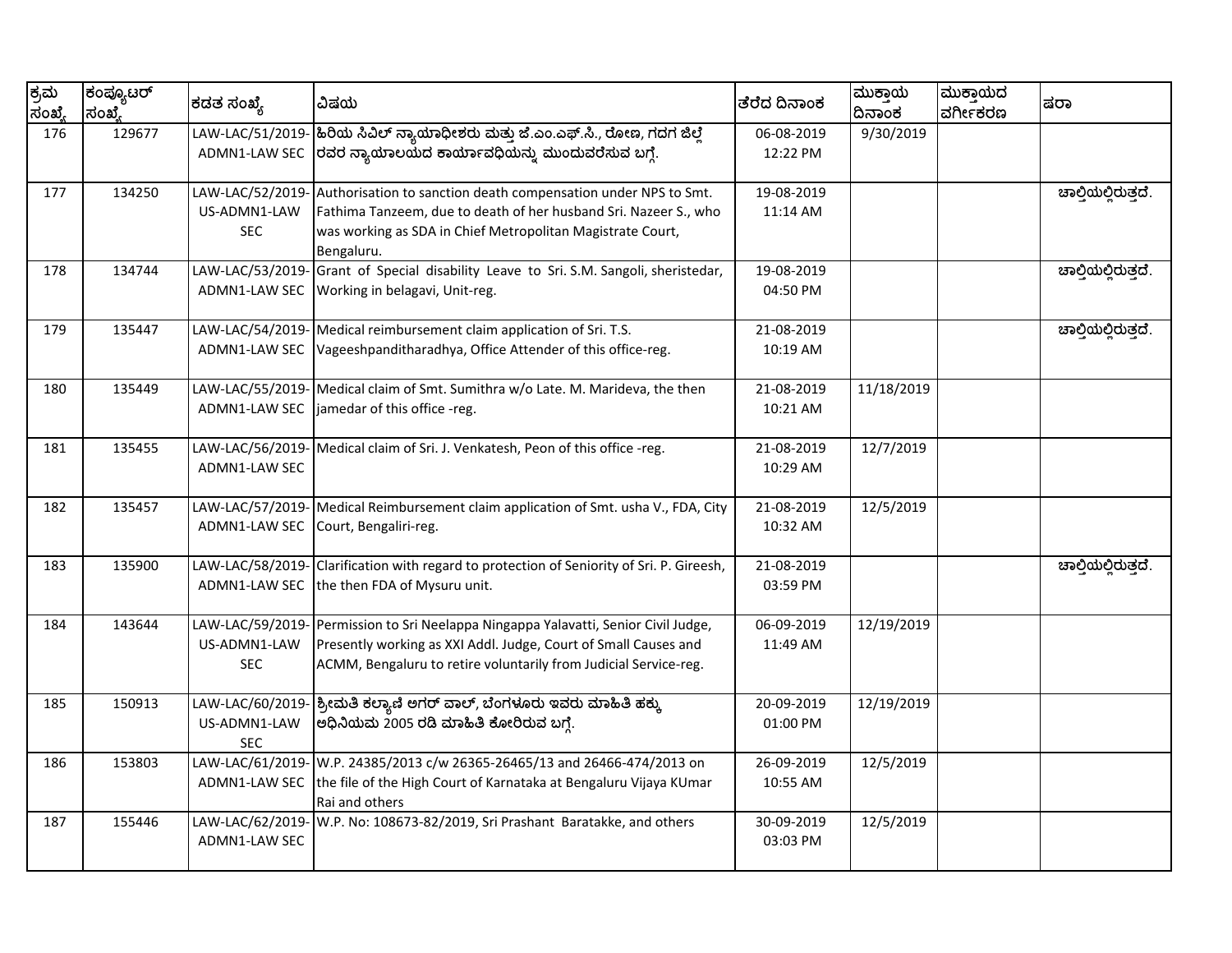| ಕ್ರಮ<br>ಸಂಖ್ಯೆ | ಕಂಪ್ಯೂಟರ್<br> ಸಂಖೆ, | ಕಡತ ಸಂಖ್ಯೆ       | ವಿಷಯ                                                                            | ತೆರೆದ ದಿನಾಂಕ | ಮುಕ್ತಾಯ<br>ದಿನಾಂಕ | ಮುಕ್ತಾಯದ<br>ವರ್ಗೀಕರಣ | ಷರಾ                 |
|----------------|---------------------|------------------|---------------------------------------------------------------------------------|--------------|-------------------|----------------------|---------------------|
| 188            | 155534              | LAW-LAC/63/2019- | W.P. No. 27523/2019 (GM-RES) PIL - on the file of the High Court of             | 30-09-2019   | 12/5/2019         |                      |                     |
|                |                     | ADMN1-LAW SEC    | Karnataka at bengaluru - Dr. K.B. Vijayakumar (Vs) Union of India<br>and others | 03:46 PM     |                   |                      |                     |
| 189            | 156622              | LAW-LAC/64/2019- | Proposal for concurrent appointment / Incharge arrangements to                  | 03-10-2019   | 12/13/2019        |                      |                     |
|                |                     | ADMN1-LAW SEC    | the Chief Administrative Officer - reg.                                         | 10:39 AM     |                   |                      |                     |
| 190            | 157279              |                  | LAW-LAC/65/2019- Sri B. Mahadevaiah, CAO, Proposal for concurrent appointment / | 04-10-2019   | 12/5/2019         |                      |                     |
|                |                     | ADMN1-LAW SEC    | Incharge arrangements to the post of CAO - reg.                                 | 11:24 AM     |                   |                      |                     |
| 191            | 158326              | LAW-LAC/66/2019- | Medical claim of Smt. Saritha A. Kulkarni, FDA, Dharwad Bench,                  | 09-10-2019   | 12/5/2019         |                      |                     |
|                |                     | ADMN1-LAW SEC    | Dharwad-reg.                                                                    | 03:42 PM     |                   |                      |                     |
| 192            | 158811              | LAW-LAC/67/2019- | Medical Claim of Smt. G. P. Rajaput, SDA, Prl. Senior Civil & DJM               | 10-10-2019   |                   |                      | ಚಾಲ್ತಿಯಲ್ಲಿರುತ್ತದೆ. |
|                |                     | ADMN1-LAW SEC    | Court, Bagalkote - reg.                                                         | 03:08 PM     |                   |                      |                     |
| 193            | 161288              | LAW-LAC/68/2019- | Continuance of the Court of II Addl. Senior Civil Judge & JMFC,                 | 16-10-2019   | 12/5/2019         |                      |                     |
|                |                     | ADMN1-LAW SEC    | Davanagere.                                                                     | 10:39 AM     |                   |                      |                     |
| 194            | 161293              | LAW-LAC/69/2019- | Continuance of the Court of Senior Civil Judge & JMFC, Muddebihal,              | 16-10-2019   | 12/5/2019         |                      |                     |
|                |                     | ADMN1-LAW SEC    | Vijayapura District.                                                            | 10:42 AM     |                   |                      |                     |
| 195            | 161297              | LAW-LAC/70/2019- | Continuance of the Court of Addl. Senior Civil Judge & JMFC, Hassan             | 16-10-2019   | 12/5/2019         |                      |                     |
|                |                     | ADMN1-LAW SEC    | District.                                                                       | 10:44 AM     |                   |                      |                     |
| 196            | 163385              | LAW-LAC/71/2019- | Conrinuance of the courts of ii and III, Addl, sinior civl Judge &              | 19-10-2019   | 12/5/2019         |                      |                     |
|                |                     | ADMN1-LAW SEC    | JMFC. Kolar, from:23.12.2019                                                    | 12:14 PM     |                   |                      |                     |
| 197            | 163392              | LAW-LAC/72/2019- | Request for clarification regarding the application of Govt order               | 19-10-2019   |                   |                      | ಚಾಲ್ತಿಯಲ್ಲಿರುತ್ತದೆ. |
|                |                     | ADMN1-LAW SEC    | dated: 27.05.2019 extending the benefit of rlule 247-A KCSRs.                   | 12:18 PM     |                   |                      |                     |
| 198            | 163399              | LAW-LAC/73/2019- | Conrinuance of the courts of ii, Addl, sinior civl Judge Ballari                | 19-10-2019   | 12/5/2019         |                      |                     |
|                |                     | ADMN1-LAW SEC    | from:23.12.2019                                                                 | 12:22 PM     |                   |                      |                     |
| 199            | 163403              | LAW-LAC/74/2019- | Conrinuance of the courts of iii, Addl, sinior civl Judge, & JMFC,              | 19-10-2019   | 12/23/2019        |                      |                     |
|                |                     | ADMN1-LAW SEC    | Ballari from:08.11.2019                                                         | 12:26 PM     |                   |                      |                     |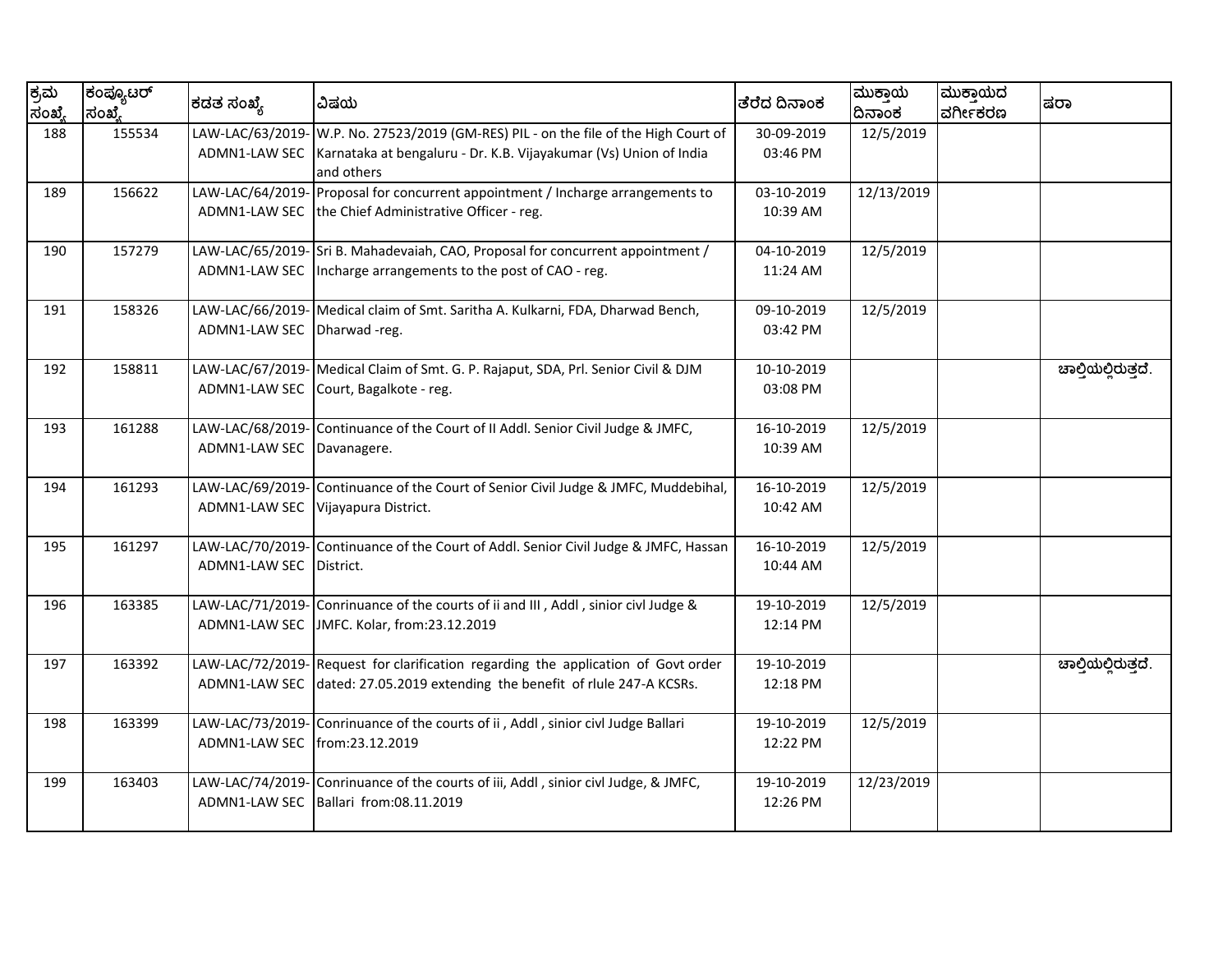| ಕ್ರಮ<br>ಸಂಖ್ಯೆ | ಕಂಪ್ಯೂಟರ್<br> ಸಂಖೆ, | ಕಡತ ಸಂಖ್ಯೆ                               | ವಿಷಯ                                                                                                                                                                             | ತೆರೆದ ದಿನಾಂಕ           | ಮುಕ್ತಾಯ<br>ದಿನಾಂಕ | ಮುಕ್ತಾಯದ<br>ವರ್ಗೀಕರಣ | ಷರಾ                 |
|----------------|---------------------|------------------------------------------|----------------------------------------------------------------------------------------------------------------------------------------------------------------------------------|------------------------|-------------------|----------------------|---------------------|
| 200            | 163409              | LAW-LAC/75/2019<br>ADMN1-LAW SEC         | Conrinuance of the courts of Senior Civil Judge & JMFC, Honnavar<br>in U.K.Karwar District from: 20.12.2019.                                                                     | 19-10-2019<br>12:29 PM | 12/23/2019        |                      |                     |
| 201            | 163418              | LAW-LAC/76/2019-<br>ADMN1-LAW SEC        | Conrinuance of the courts of Senior Civil Judge & JMFC,<br>Gangavathi, from: 20.12.2019.                                                                                         | 19-10-2019<br>12:32 PM | 12/5/2019         |                      |                     |
| 202            | 163465              | LAW-LAC/77/2019-<br>ADMN1-LAW SEC        | Transmission of the representation of prl. Civil Judge and JMFC,<br>Karkala, along with the service register of Smt.Sunanda<br>Bhandary, (R) Stenographer of the said court-reg. | 19-10-2019<br>01:04 PM |                   |                      | ಚಾಲ್ತಿಯಲ್ಲಿರುತ್ತದೆ. |
| 203            | 163468              | LAW-LAC/78/2019-<br>ADMN1-LAW SEC        | Medical Reimbursement Claim of Smt. M.V. Uma, SDA, Prl. Civil<br>Judge JMFC Court, Tumakuru-reg.                                                                                 | 19-10-2019<br>01:07 PM | 12/7/2019         |                      |                     |
| 204            | 163477              | LAW-LAC/79/2019-<br><b>ADMN1-LAW SEC</b> | Transmission of records in D.E.NO: 14/2015, intiated against SRi.<br>K.Jayaramaiah, Sheristedar (now retired) Court of Senior Civil<br>Judge & JMFC, Doddaballapur,              | 19-10-2019<br>01:12 PM | 12/12/2019        |                      |                     |
| 205            | 163532              | LAW-LAC/80/2019-<br>ADMN1-LAW SEC        | Settlement of pensionary benefits to, Smt.S.P. Vanitha, w/o. late<br>Sri. prakash Babu. Y. Shinde, the then senior civil judge. who was<br>compulsorily retired.                 | 19-10-2019<br>01:53 PM |                   |                      | ಚಾಲ್ತಿಯಲ್ಲಿರುತ್ತದೆ. |
| 206            | 164549              | LAW-LAC/81/2019-<br>ADMN1-LAW SEC        | ಶ್ರೀ ವೆಂಕಟೇಶ್ ನಾಯಕ್. ಟಿ. ರಿಜಿಸ್ಟ್ರಾರ್ (ಆಡಳಿತ) ಇವರ ವೈದ್ಯಕೀಯ ವೆಚ್ಚ<br>ಮರುಪಾವತಿ ಬಗ್ಗೆ                                                                                               | 21-10-2019<br>04:41 PM | 12/5/2019         |                      |                     |
| 207            | 164697              | LAW-LAC/82/2019-<br>ADMN1-LAW SEC        | Medical reimbursement claim application of Dr. Shashikala M.A.<br>Urankar, District Judge (Rtd.) & Director, Arbitration & Concilliation<br>Centre, Bengaluru                    | 22-10-2019<br>10:25 AM | 12/13/2019        |                      |                     |
| 208            | 164773              | LAW-LAC/83/2019-<br>ADMN1-LAW SEC        | Request for creation of 125 posts of Peons for the High Court of<br>Karnataka - reg.                                                                                             | 22-10-2019<br>11:05 AM |                   |                      | ಚಾಲ್ತಿಯಲ್ಲಿರುತ್ತದೆ. |
| 209            | 165912              | LAW-LAC/84/2019-<br>ADMN1-LAW SEC        | Continuance of the Court of Special Judicial Magistrate, D.K.<br>Mangaluru                                                                                                       | 23-10-2019<br>04:11 PM | 12/5/2019         |                      |                     |
| 210            | 165917              | LAW-LAC/85/2019-<br>ADMN1-LAW SEC        | Continuance of the Court of II Addl. Civil Judge & JMFC Kadur in<br>Chikkamagaluru District From 23.12.2019                                                                      | 23-10-2019<br>04:13 PM | 12/23/2019        |                      |                     |
| 211            | 165919              | LAW-LAC/86/2019-<br>ADMN1-LAW SEC        | Continuance of the Court of Civil Judge & JMFC. Moodabidra in D.K.<br>Mangaluru District from 11.10.2019                                                                         | 23-10-2019<br>04:15 PM | 12/5/2019         |                      |                     |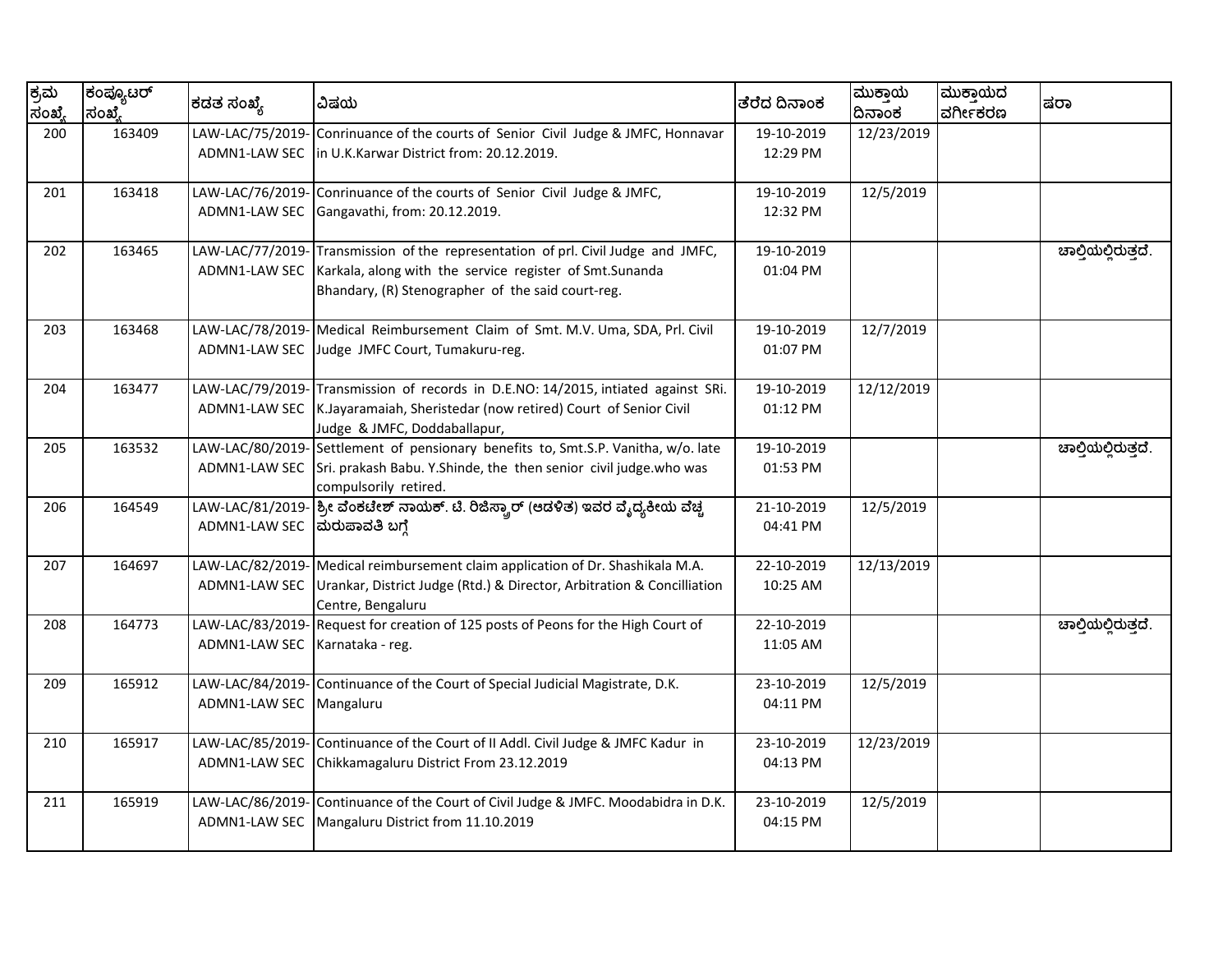| ಕ್ರಮ<br>ಸಂಖ್ಯೆ | ಕಂಪ್ಯೂಟರ್<br>ಸಂಖ್ಯೆ | ಕಡತ ಸಂಖ್ಯೆ                                     | ವಿಷಯ                                                                                                                                                                                                                                                              | ತೆರೆದ ದಿನಾಂಕ             | ಮುಕ್ತಾಯ<br>ದಿನಾಂಕ | ಮುಕ್ತಾಯದ<br>ವರ್ಗೀಕರಣ | ಷರಾ                              |
|----------------|---------------------|------------------------------------------------|-------------------------------------------------------------------------------------------------------------------------------------------------------------------------------------------------------------------------------------------------------------------|--------------------------|-------------------|----------------------|----------------------------------|
| 212            | 170038              | LAW-LAC/87/2019<br>US-ADMN1-LAW<br>SEC.        | ಕರ್ನಾಟಕ ಸರ್ಕಾರ ಸಚಿವಾಲಯದ ಮೂಲ ವೃಂದಕ್ಕೆ ಸೇರಿದ ಹಿರಿಯ<br>ಸಹಾಯಕರುಗಳಿಗೆ ಶಾಖಾಧಿಕಾರಿ ವೃಂದಕ್ಕೆ ಮುಂಬಡ್ತಿ ನೀಡುವ ಬಗ್ಗೆ.                                                                                                                                                        | 04-11-2019<br>03:50 PM   | 12/18/2019        |                      |                                  |
| 213            | 171582              | LAW-LAC/88/2019-<br><b>ADMN2-LAW SEC</b>       | <mark>ಶ್ರೀ ಸ್ಶೆಯದ್ ಖಾದರ್, ವಕೀಲರು ಮತ್ತು ನೋಟರಿ, ದಾವಣಗೆರೆ ಕಂದಾಯ</mark><br>ತಾಲ್ಲೂಕು, ದಾವಣಗೆರೆ ಜಿಲ್ಲೆ ಇವರ ನೋಟರಿ ಪ್ರಮಾಣ ಪತ್ರ ನವೀಕರಿಸುವ ಬಗ್ಗೆ.                                                                                                                           | 06-11-2019<br>04.28 PM   |                   |                      | <mark>ಚಾಲ್ಲಿಯಲ್ಲಿರುತ್ತದೆ.</mark> |
| 214            | 172917              | LAW-LAC/89/2019-<br>ADMN1-LAW SEC              | Permission to fill up posts of Peons and Drivers.                                                                                                                                                                                                                 | 11-11-2019<br>11:23 AM   |                   |                      | ಚಾಲ್ತಿಯಲ್ಲಿರುತ್ತದೆ.              |
| 215            | 173995              | LAW-LAC/90/2019-<br>ADMN1-LAW SEC              | Request to take drastic and stern disciplinary action against Shri<br>afroze akther, Ex-Presiding Officer of XII Additional Chief<br>Metropolitan Magistrate, Nampally criminal courts, Hyderabad.<br>And to stop the further proceeding of CC 62/2011 Regarding. | 12-11-2019<br>03:15 PM   | 12/23/2019        |                      |                                  |
| 216            | 174824              | LAW-LAC/91/2019-<br>DS-ADMN1-LAW<br><b>SEC</b> | Report of Vidhi Centre for Legal Policy - following Karnataka Case<br>Flow Management Rules, 2005 in preparing cause lists or for timely<br>disposal of cases - reg.                                                                                              | 13-11-2019<br>03:38 PM   |                   |                      | ಚಾಲ್ತಿಯಲ್ಲಿರುತ್ತದೆ.              |
| 217            | 174847              | LAW-LAC/92/2019<br>DS-ADMN1-LAW<br><b>SEC</b>  | Regarding celebration of the "Constitution Day" on 26th November,<br>2019 and subsequent activities culminating in "Dr. Ambedkar<br>Jayanti" on 14th April, 2020.                                                                                                 | $13-11-2019$<br>03:53 PM |                   |                      | ಚಾಲ್ತಿಯಲ್ಲಿರುತ್ತದೆ.              |
| 218            | 175099              | LAW-LAC/93/2019<br>DS-ADMN1-LAW<br><b>SEC</b>  | Request to accord Special Sanction for payment of interest amount<br>of Rs.7,50,221/- as per Hon'ble High Court Order dated 10.10.2019<br>in W.P.No.7901/2017 (GM-CPC) - reg.                                                                                     | 14-11-2019<br>11:13 AM   |                   |                      | ಚಾಲ್ಗಿಯಲ್ಲಿರುತ್ತದೆ.              |
| 219            | 180225              | LAW-LAC/94/2019-<br>ADMN1-LAW SEC              | Medical reimbursement claim application of Smt. Shobha, LII Addl.<br>City Civil & Sessions Judge, Bengaluru-reg.                                                                                                                                                  | 25-11-2019<br>10:31 AM   |                   |                      | ಚಾಲ್ತಿಯಲ್ಲಿರುತ್ತದೆ.              |
| 220            | 180227              | LAW-LAC/95/2019-<br><b>ADMN1-LAW SEC</b>       | Medical Reimbursement Claim Application of Sri. O.M.<br>Chandrashekhar, SDA., CMM Court, Bengaluru-reg.                                                                                                                                                           | 25-11-2019<br>10:35 AM   |                   |                      | ಚಾಲ್ಗಿಯಲ್ಲಿರುತ್ತದೆ.              |
| 221            | 180228              | LAW-LAC/96/2019-<br>ADMN1-LAW SEC              | Continuance of the Court of II Addl. Senior Civil Judge & JMFC.<br>Hubballi in Dharwad District from 23.12.2019                                                                                                                                                   | 25-11-2019<br>10:38 AM   | 12/9/2019         |                      |                                  |
| 222            | 180246              | LAW-LAC/97/2019-<br>ADMN1-LAW SEC              | ಶ್ರೀಮತಿ ರಾಧಿಕಾ. ದ್ವಿತೀಯ ದರ್ಜೆಯ ಸಹಾಯಕಿ, ಇವರನ್ನು ಉಡುಪಿ ಜಿಲ್ಲೆಯ<br>ಕುಂದಾಪುರ ನ್ಯಾಯಾಲಯದಲ್ಲಿ ಖಾಲಿ ಇರುವ ದ್ವಿತೀಯ ದರ್ಜೆ ಸಹಾಯಕರ<br>ಹುದ್ದೆಗೆ ವರ್ಗಾವಣೆ ಮಾಡುವ ಬಗ್ಗೆ                                                                                                            | 25-11-2019<br>10:54 AM   |                   |                      | ಚಾಲ್ತಿಯಲ್ಲಿರುತ್ತದೆ.              |
| 223            | 180248              | LAW-LAC/98/2019-<br>ADMN1-LAW SEC              | Continuance of the court of IV Addl. Civil Judge & JMFC-II, Gadag<br>District from 23.12.2015                                                                                                                                                                     | 25-11-2019<br>10:56 AM   | 12/23/2019        |                      |                                  |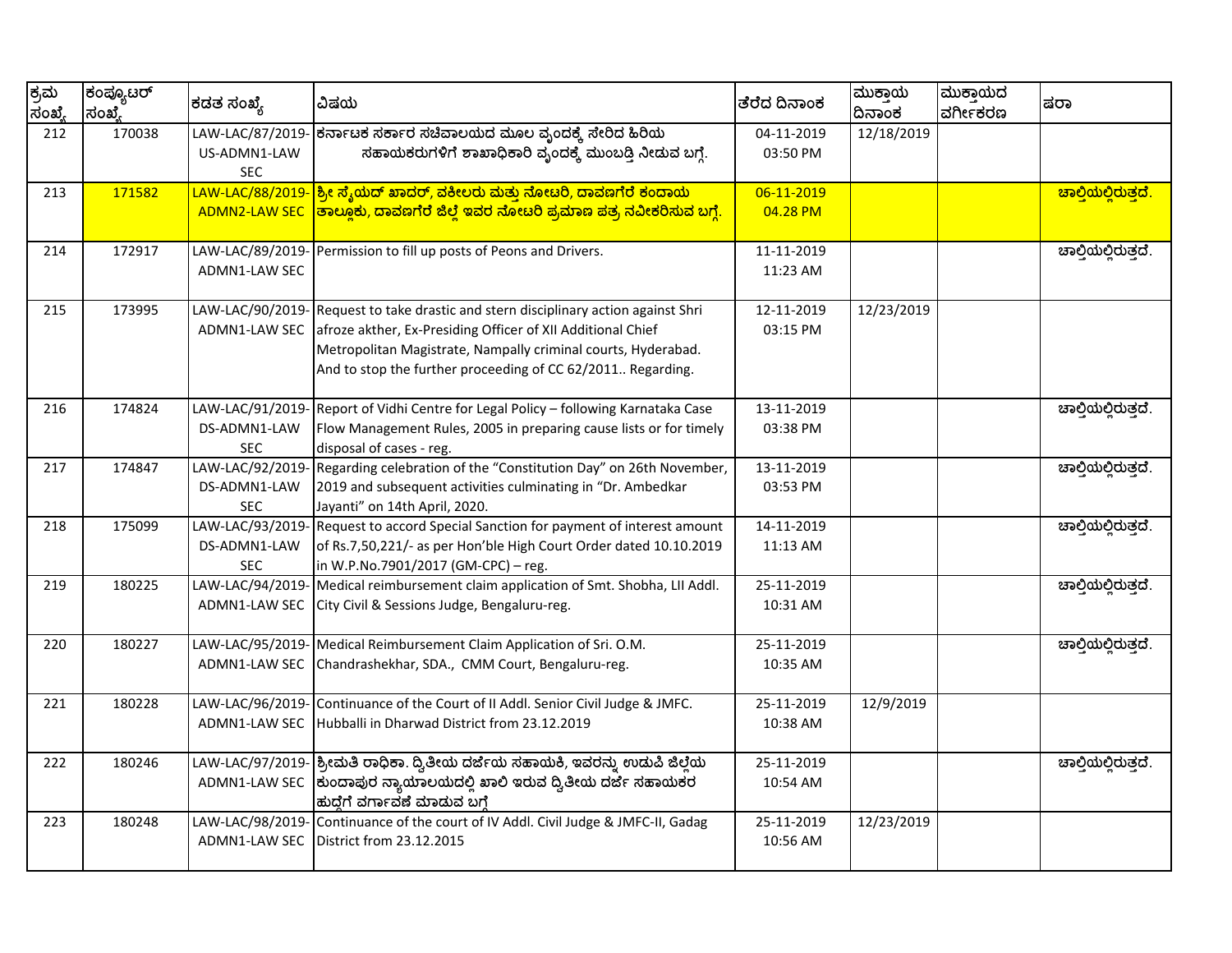| ಕ್ರಮ<br>ಸಂಖ್ಯೆ | ಕಂಪ್ಯೂಟರ್<br>ಸಂಖೆ. | ಕಡತ ಸಂಖ್ಯೆ                               | ವಿಷಯ                                                                                                      | ತೆರೆದ ದಿನಾಂಕ           | ಮುಕ್ತಾಯ<br>ದಿನಾಂಕ | ಮುಕ್ತಾಯದ<br>ವರ್ಗೀಕರಣ | ಷರಾ                 |
|----------------|--------------------|------------------------------------------|-----------------------------------------------------------------------------------------------------------|------------------------|-------------------|----------------------|---------------------|
| 224            | 180250             | LAW-LAC/99/2019-<br><b>ADMN1-LAW SEC</b> | Application of Sri. Khadarsab, XXXIX Addl. City Civil and Sessions<br>Judge, Bengaluru for change of name | 25-11-2019<br>10:58 AM |                   |                      | ಚಾಲ್ತಿಯಲ್ಲಿರುತ್ತದೆ. |
|                |                    |                                          |                                                                                                           |                        |                   |                      |                     |
| 225            | 180252             | LAW-                                     | Medical Claim of Sri. D.M. Chikkanna, Sri. Jamedar of this office-reg.                                    | 25-11-2019             |                   |                      | ಚಾಲ್ತಿಯಲ್ಲಿರುತ್ತದೆ. |
|                |                    | LAC/100/2019-                            |                                                                                                           | 11:00 AM               |                   |                      |                     |
|                |                    | ADMN1-LAW SEC                            |                                                                                                           |                        |                   |                      |                     |
| 226            | 180597             | LAW-                                     | Medicial reimbursement claim application of Sri. C.K. Balakrishna,                                        | 25-11-2019             |                   |                      | ಚಾಲ್ತಿಯಲ್ಲಿರುತ್ತದೆ. |
|                |                    | LAC/101/2019-                            | Rtd, District & Sessions Judge, Bengaluru-reg                                                             | 03:58 PM               |                   |                      |                     |
|                |                    | ADMN1-LAW SEC                            |                                                                                                           |                        |                   |                      |                     |
| 227            | 182979             | LAW-                                     | Smt. M. Radha, Special Judicial Magistrate, enhancement of                                                | 29-11-2019             |                   |                      | ಚಾಲ್ತಿಯಲ್ಲಿರುತ್ತದೆ. |
|                |                    | LAC/102/2019-                            | remuneration to the Special Judicial Magistrates (Traffic Court)                                          | 11:18 AM               |                   |                      |                     |
|                |                    | ADMN1-LAW SEC                            | working in the State - reg.                                                                               |                        |                   |                      |                     |
| 228            | 185630             | LAW-                                     | Request for financial aid / grant to 19th Biennial State Level                                            | 04-12-2019             |                   |                      | ಚಾಲ್ತಿಯಲ್ಲಿರುತ್ತದೆ. |
|                |                    | LAC/103/2019-                            | Conference of Judicial Officer's to be held on 11th & 12th January                                        | 11:38 AM               |                   |                      |                     |
|                |                    | ADMN1-LAW SEC                            | 2020 at Bengaluru - reg.                                                                                  |                        |                   |                      |                     |
| 229            | 190023             | LAW-                                     | Sri. M.B. Boraiagh (R) Clari-fication regarding grant ofSelection Tlme                                    | 11-12-2019             |                   |                      | ಚಾಲ್ತಿಯಲ್ಲಿರುತ್ತದೆ. |
|                |                    | LAC/104/2019-                            | Sca1e of pay to theemployees who are retired from service-reg.                                            | 05:08 PM               |                   |                      |                     |
|                |                    | ADMN1-LAW SEC                            |                                                                                                           |                        |                   |                      |                     |
| 230            | 190028             | LAW-                                     | Seeking clarification with regard to voluntaryretirement application                                      | 11-12-2019             |                   |                      | ಚಾಲ್ಗಿಯಲ್ಲಿರುತ್ತದೆ. |
|                |                    | LAC/105/2019-                            | of Smt.S.Sakamma, SDA,Court of Small Causes, Bengaluru.                                                   | 05:10 PM               |                   |                      |                     |
|                |                    | ADMN1-LAW SEC                            |                                                                                                           |                        |                   |                      |                     |
| 231            | 190206             | LAW-                                     | Medical Claim of Sri Yamunappa.L.Madar, F.D.A.-Bengaluru                                                  | 12-12-2019             |                   |                      | ಚಾಲ್ತಿಯಲ್ಲಿರುತ್ತದೆ. |
|                |                    | LAC/106/2019-                            |                                                                                                           | 11:20 AM               |                   |                      |                     |
|                |                    | ADMN1-LAW SEC                            |                                                                                                           |                        |                   |                      |                     |
| 232            | 190214             | LAW-                                     | Medical Claim of Sri H. Venkateshmurthy, Typist, Bengaluru                                                | 12-12-2019             |                   |                      | ಚಾಲ್ತಿಯಲ್ಲಿರುತ್ತದೆ. |
|                |                    | LAC/107/2019-                            |                                                                                                           | 11:23 AM               |                   |                      |                     |
|                |                    | ADMN1-LAW SEC                            |                                                                                                           |                        |                   |                      |                     |
| 233            | 190219             | LAW-                                     | Medical Claim of Sri Dhanaraja.M.S., Typist                                                               | 12-12-2019             |                   |                      | ಚಾಲ್ತಿಯಲ್ಲಿರುತ್ತದೆ. |
|                |                    | LAC/108/2019-                            |                                                                                                           | 11:24 AM               |                   |                      |                     |
|                |                    | ADMN1-LAW SEC                            |                                                                                                           |                        |                   |                      |                     |
| 234            | 190223             | LAW-                                     | Medical Claim of Sri P. Y. Upase, Process Server                                                          | 12-12-2019             |                   |                      | ಚಾಲ್ತಿಯಲ್ಲಿರುತ್ತದೆ. |
|                |                    | LAC/109/2019-                            |                                                                                                           | 11:26 AM               |                   |                      |                     |
|                |                    | ADMN1-LAW SEC                            |                                                                                                           |                        |                   |                      |                     |
| 235            | 192484             | LAW-                                     | ಶ್ರೀ ಜಸಿಂತಾ.ಡಿ., ಪ್ರಥಮ ದರ್ಜೆ ಸಹಾಯಕರು, ಶೃಂಗೇರಿ ಇವರ ವರ್ಗಾವಣೆ ಬಗ್ಗೆ.                                         | 17-12-2019             |                   |                      | ಚಾಲ್ತಿಯಲ್ಲಿರುತ್ತದೆ. |
|                |                    | LAC/110/2019-                            |                                                                                                           | 12:39 PM               |                   |                      |                     |
|                |                    | ADMN1-LAW SEC                            |                                                                                                           |                        |                   |                      |                     |